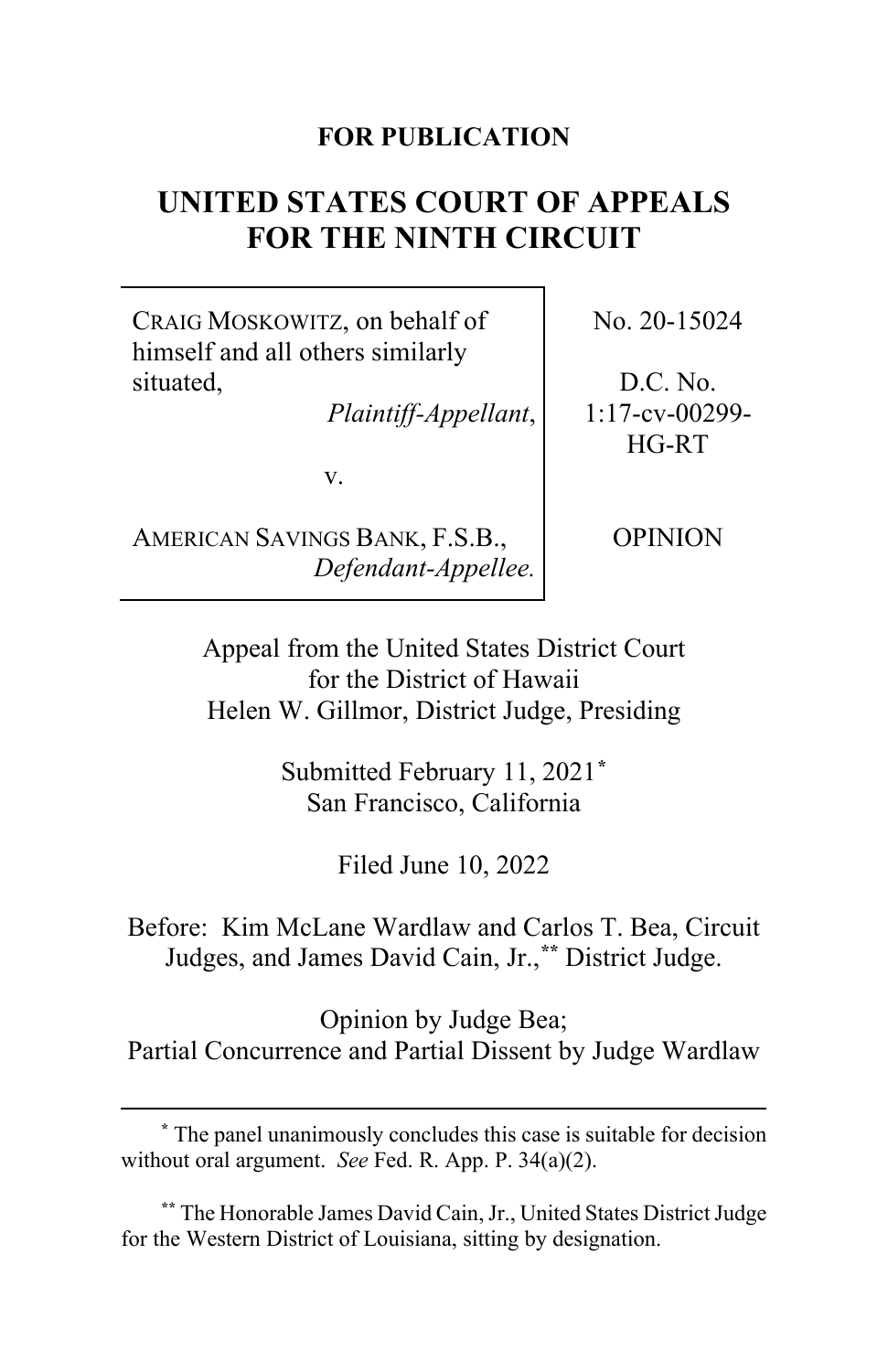## **SUMMARY[\\*\\*\\*](#page-1-0)**

## **Telephone Consumer Protection Act**

In an action brought under the Telephone Consumer Protection Act by Craig Moskowitz, the panel affirmed the district court's summary judgment in favor of defendant American Savings Bank, F.S.B.; affirmed the district court's award of costs under Federal Rule of Civil Procedure 41(d); and reversed the district court's award of attorney's fees as "costs" under Rule 41(d) as a matter of right.

Moskowitz alleged that ASB sent text messages to his mobile phone without the consent required by the TCPA. Affirming the district court's summary judgment, the panel held that under *Van Patten v. Vertical Fitness Grp., LLC*, 847 F.3d 1037 (9th Cir. 2017), messages sent by Moskowitz's phone to ASB's "short code" number provided the required prior express consent for ASB's responsive messages.

The district court granted ASB's motion for an award of costs under Rule 41(d) for costs, including attorney's fees, that ASB incurred in defending identical litigation commenced and later voluntarily dismissed by Moskowitz in the District of Connecticut. Joining other circuits, and reversing in part, the panel held that Rule 41(d) "costs" do not include attorney's fees as a matter of right. Accordingly, the district court abused its discretion in including attorney's fees in its award of costs under Rule 41(d). The panel explained that it did not decide if bad faith is sufficient to

<span id="page-1-0"></span>**<sup>\*\*\*</sup>** This summary constitutes no part of the opinion of the court. It has been prepared by court staff for the convenience of the reader.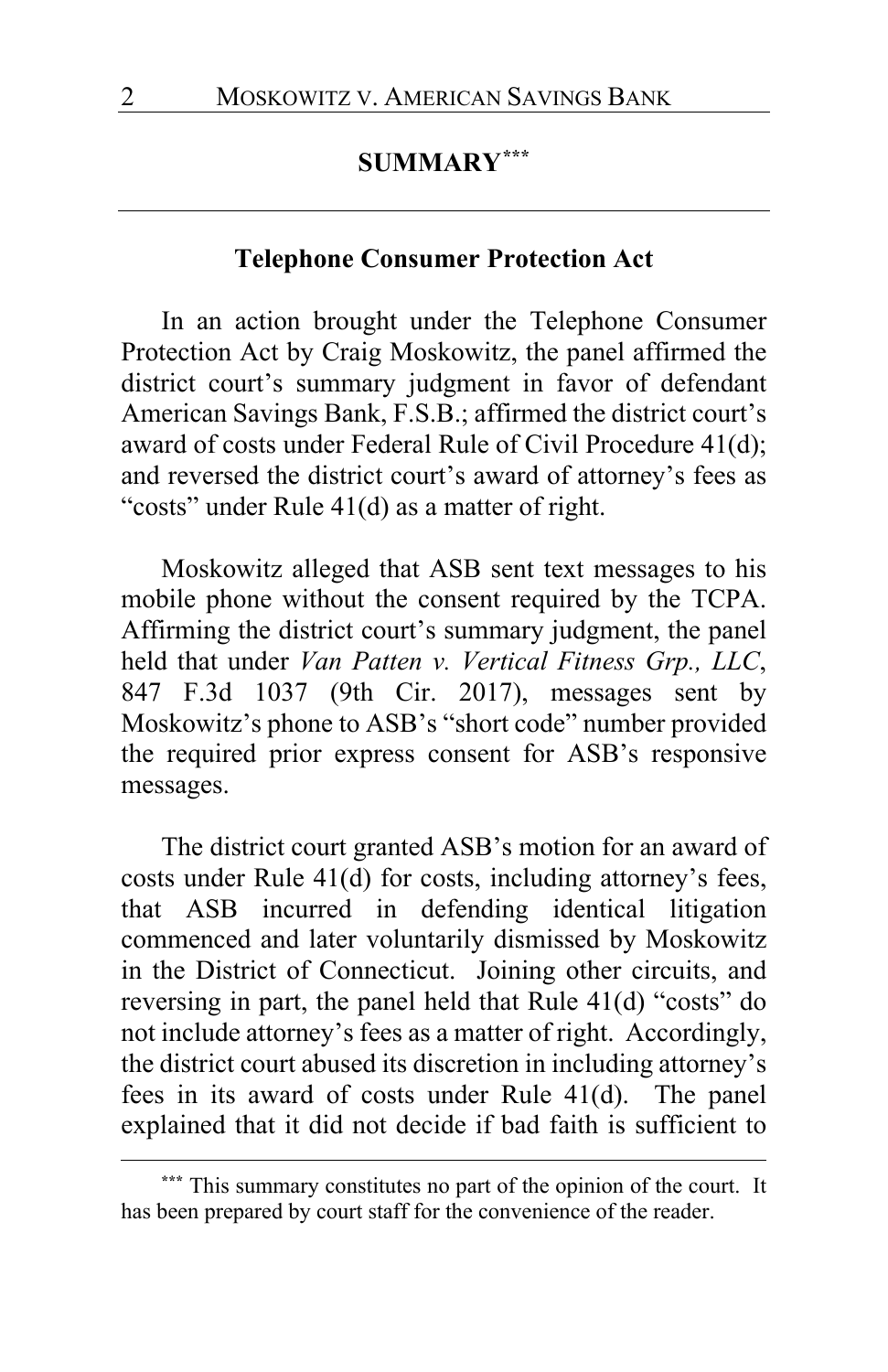allow a party to recover attorney's fees as "costs" under Rule 41(b), as bad faith was not alleged, much less proven, by ASB in the district court. The panel did not address whether attorney's fees are available under Rule 41(b) if the underlying statute so provides because, here, it was undisputed that the TCPA does not provide for the award of attorney's fees to the prevailing party.

Concurring in part, Judge Wardlaw concurred in Parts I, II, and III.A of the majority opinion, addressing the factual background, the procedural background, and the district court's grant of summary judgment. Dissenting in part, Judge Wardlaw wrote that she would vacate, rather than reverse, the district court's award of attorney's fees with instructions to first determine whether Moskowitz acted in bad faith before deciding to award fees. Judge Wardlaw wrote that in light of the overwhelming weight of authority, from Rule 41(d)'s text to its history to the Ninth Circuit's precedent, the court should join the Second, Third, Fourth, Fifth, and Seventh Circuits in concluding that Rule 41(d) provides for an award of attorney's fees as part of an award of costs where the underlying statute that is the basis of the original action would do so or in cases where the court finds that a plaintiff acted in bad faith, vexatiously, wantonly, or for oppressive reasons. Under this view, the district court should have determined whether Moskowitz acted in bad faith before awarding attorney's fees as part of "costs."

## **COUNSEL**

Aytan Y. Bellin, White Plains, New York, for Plaintiff-Appellant.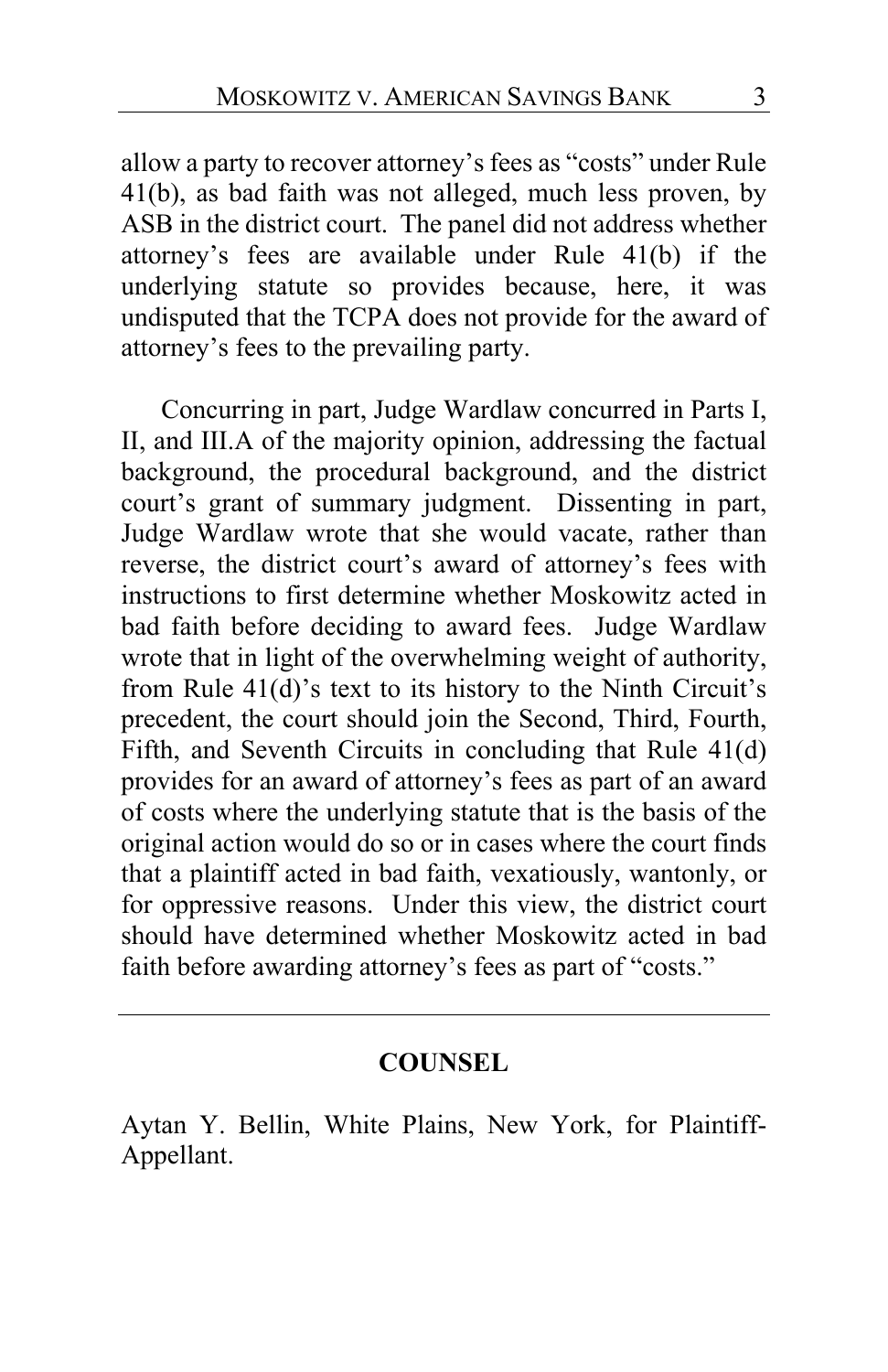Steven D. Allison, Samrah R. Mahmoud, Sheila Z. Chen, and Stephanie V. Phan, Troutman Sanders LLP, Irvine, California, for Defendant-Appellee.

### **OPINION**

BEA, Circuit Judge:

Craig Moskowitz filed a class action against American Savings Bank, F.S.B. ("ASB"), in which he claimed ASB sent text messages to his mobile phone without the consent required by the Telephone Consumer Protection Act ("TCPA"), 47 U.S.C. § 227. The district court in Hawaii granted summary judgment in favor of ASB. The district court also granted ASB's motion for an award of "costs" under Federal Rule of Civil Procedure 41(d) ("Rule 41(d)"), for costs which ASB incurred in defending the identical litigation commenced by Moskowitz in the District of Connecticut, in which Moskowitz entered a voluntary dismissal, following which the Connecticut district court dismissed the case, "without costs to any party." Finally, the Hawaii district court decided "costs" under Rule 41(d) included the attorney's fees incurred by ASB in defending the Connecticut litigation and therefore included such attorney's fees in the award of "costs." Moskowitz appeals.

We have jurisdiction pursuant to 28 U.S.C. § 1291. We affirm the district court's grant of summary judgment. We also affirm the district court's award of costs, but we reverse the district court's award of attorney's fees as "costs" under Rule 41(d) as a matter of right.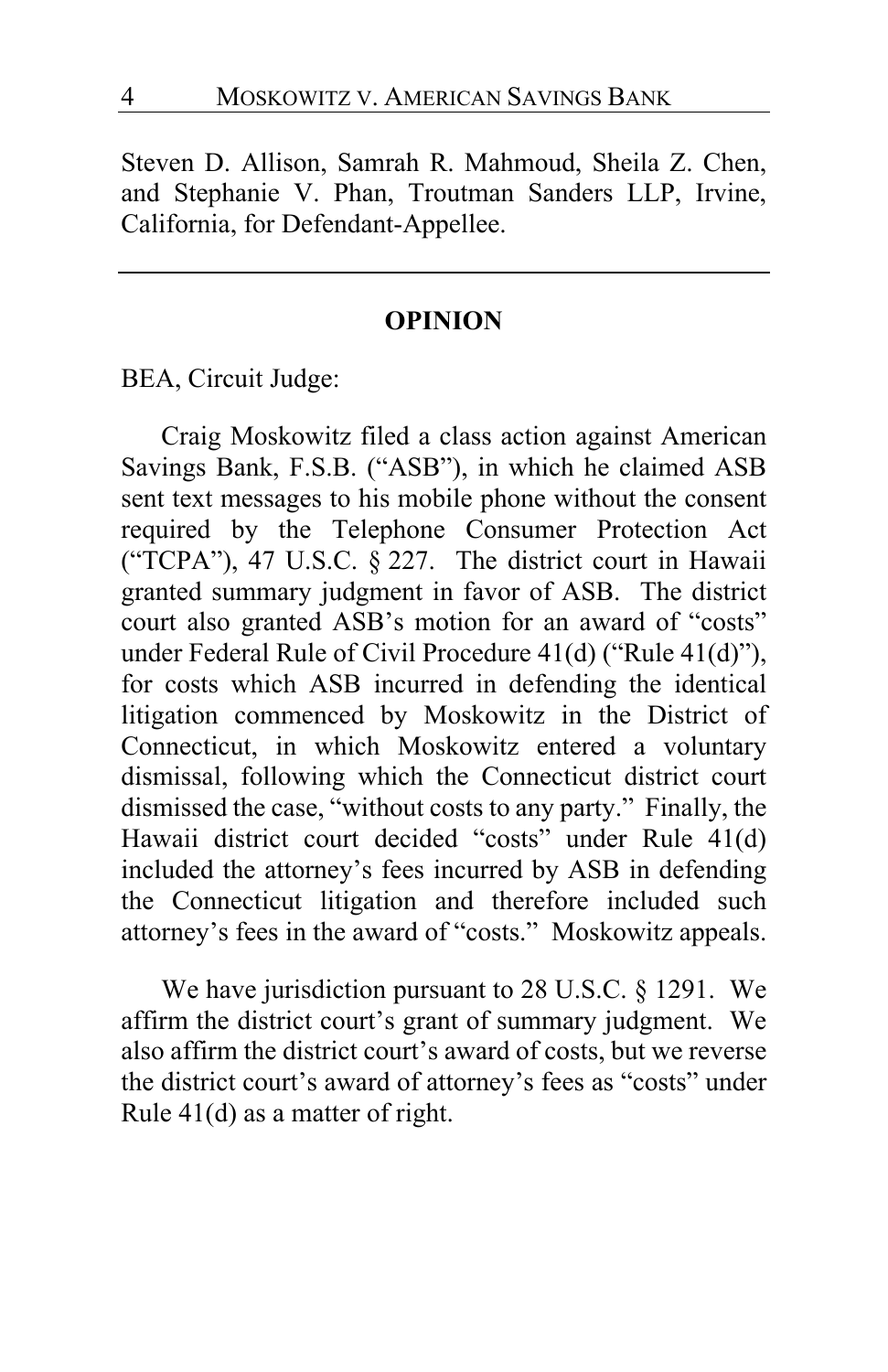### **I. FACTUAL BACKGROUND**

ASB offers mobile text banking services to customers, so that such customers can perform banking functions on their mobile phones. ASB maintains a "short code" for use for this service, 27244. A short code is a short (in this case, five digit) telephone number a business can use to send and receive text messages. ASB uses its short code to provide mobile banking services via text messages to customers who have enrolled their mobile phone numbers with ASB after using a multistep enrollment process.

ASB also receives text messages from mobile phone numbers of customers who are not enrolled in its program. These text messages might originate from ASB customers who wish to enroll, or from non-customers interested in ASB's services, or they might be accidental or intentionally mischievous misdials of the short code. ASB responds to these text messages automatically with a single message chosen from one of two standard responses. One response tells the sender of the text message how to stop communications from ASB, or how to contact ASB.**[1](#page-4-0)** The other response is sent if the sender has texted "STOP." In

ASB Hawaii Mobile Reply STOP to cancel alerts. Call 800.272.2566 or go to www.ASBhawaii.com. Msg freq depends on account settings. Msg&data rates may apply.

<span id="page-4-0"></span>**<sup>1</sup>** ASB's first responsive text option was its Standard Non-Customer Response Message: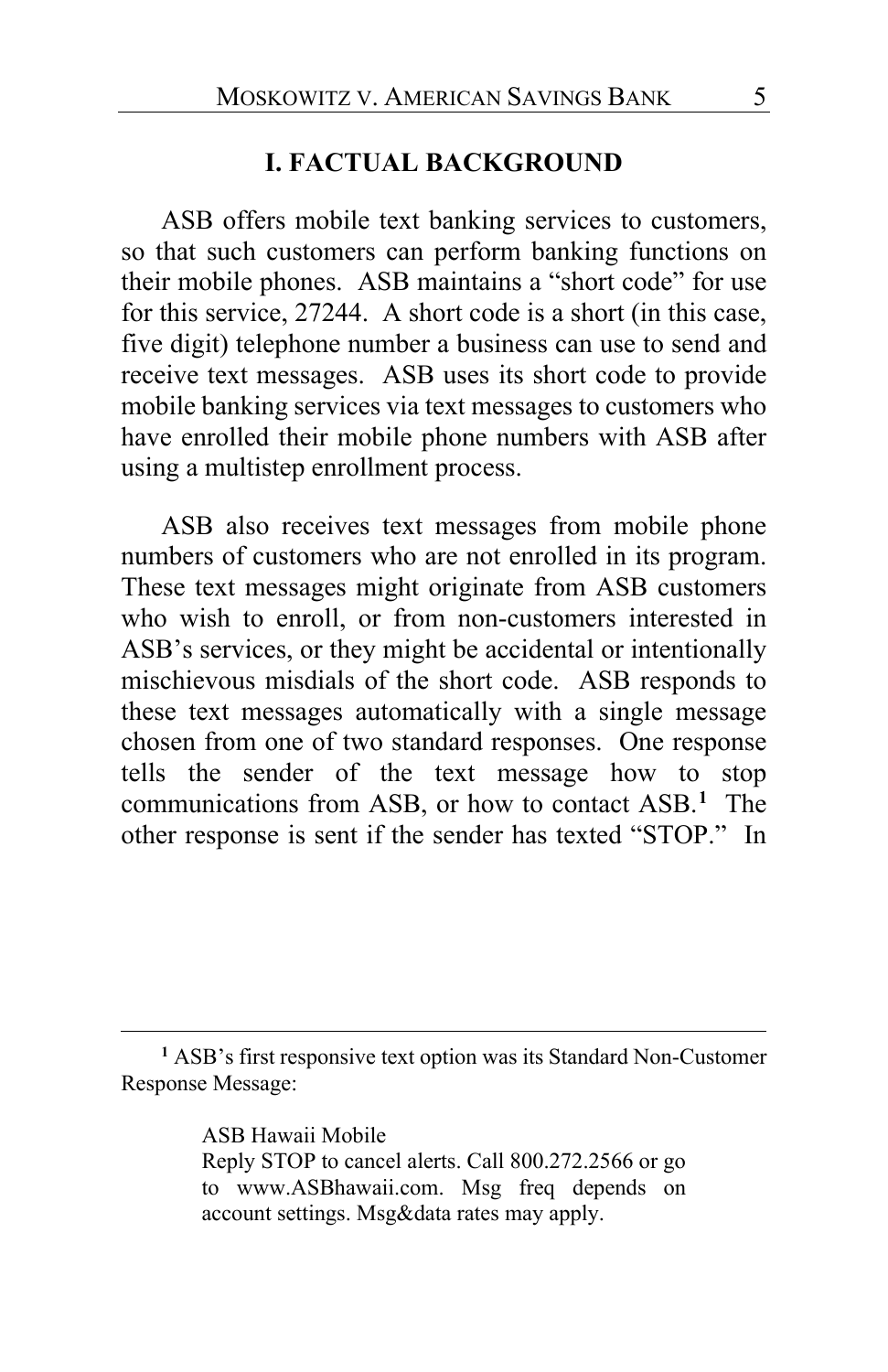that case, ASB tells the sender he is not subscribed to ASB, and that he will not receive alerts.**[2](#page-5-0)**

Moskowitz was not a customer of ASB during the relevant period, May through July 2016. During that time, however, Moskowitz's mobile phone sent 11 text messages to ASB's short code number. Ten of the text messages were unrelated to ASB or its services, and ASB replied with the first responsive text option. The remaining text message from Moskowitz to ASB consisted of the word "STOP" to which ASB replied with the second responsive text option. These reply texts were the only text messages ASB sent to Moskowitz's mobile phone.

### **II. PROCEDURAL BACKGROUND**

After he received these reply text messages, Moskowitz, a Connecticut resident, filed a TCPA federal class action suit in the District of Connecticut. Moskowitz claimed ASB's reply texts put the company afoul of a section of the TCPA which prohibits calling a mobile phone by use of automatic call generating capabilities absent the call recipient's prior express consent. ASB moved to dismiss the suit for lack of personal jurisdiction over it by the Connecticut district court. ASB argued that it is a Hawaii company without minimum contacts in Connecticut, and that Moskowitz's cell phone had an area code, 914, which applied to the New York geographic area, not Connecticut, such that ASB's text responses had gone to New York, not Connecticut; thus,

ASB Hawaii Mobile. You are not subscribed and will not receive alerts. To subscribe, call 800.272.2566 or go to www.ASBHawaii.com. Reply HELP for help.

<span id="page-5-0"></span>**<sup>2</sup>** ASB's second responsive text option was its Standard Unsubscribe Response Message: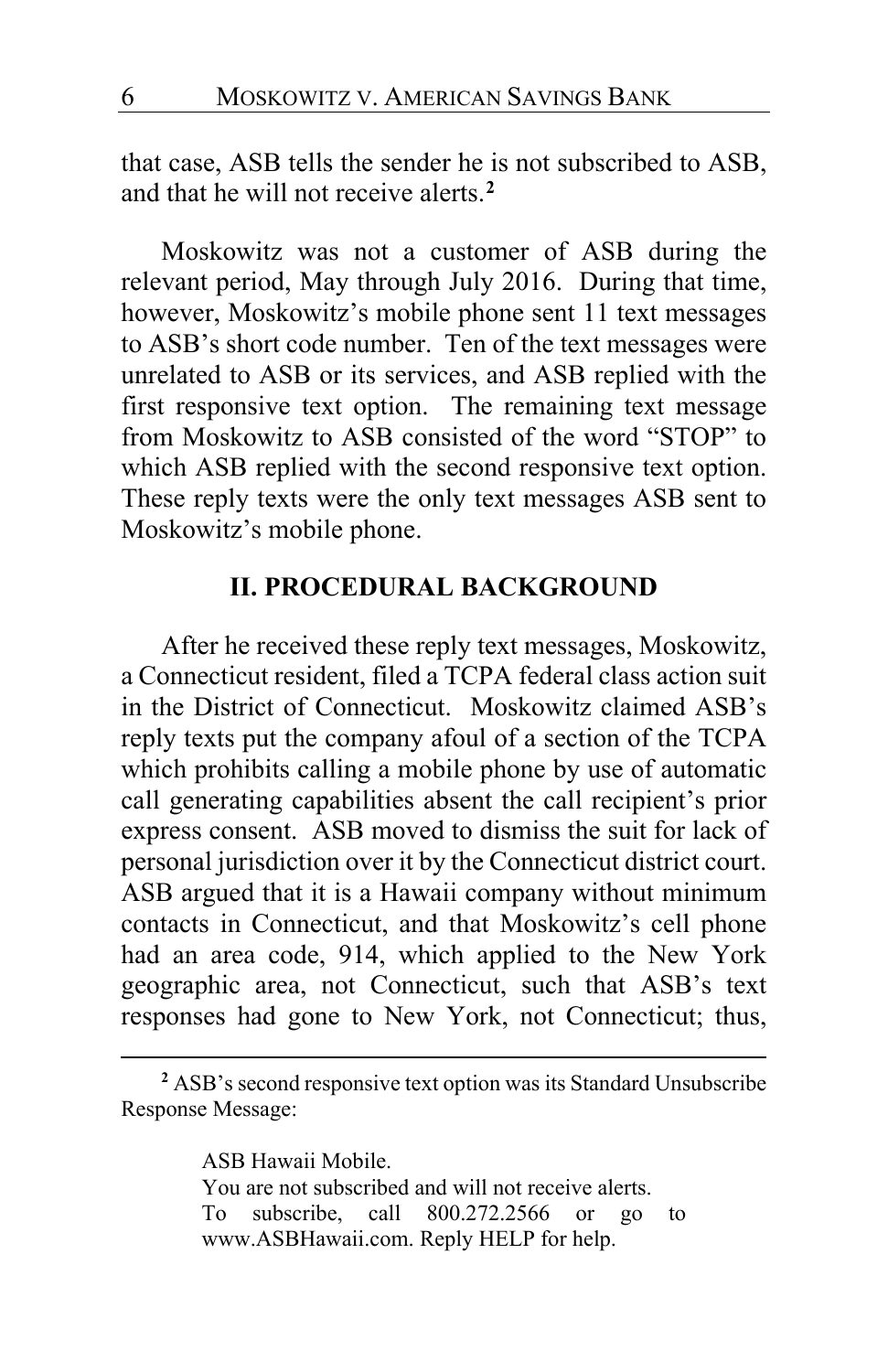ASB had not availed itself of Connecticut; hence, the district court did not have jurisdiction over ASB.

Moskowitz did not respond to ASB's motion to dismiss by answer or other responsive pleading. Rather, he filed a notice of voluntary dismissal under Federal Rule of Civil Procedure 41(a) in the Connecticut district court. ASB did not respond to Moskowitz's motion for voluntary dismissal, and ASB did not request the Connecticut district court award it attorney's fees per Federal Rule of Civil Procedure Rule 41(a) as a term of granting Moskowitz's motion. The Connecticut district court then dismissed the case, in an order which did not award costs to either party. *Moskowitz v. Am. Sav. Bank, F.S.B.*, Civil No. 3:17-00307 AWT (D. Conn. May 19, 2017), ECF 24 ("The case is DISMISSED without prejudice and without costs to any party.").

Moskowitz then filed a suit in the District of Hawaii with the same claims, against the same parties, and based on almost identical factual allegations.**[3](#page-6-0)** ASB filed a motion for summary judgment, and it moved for costs under Rule 41(d) to recoup the costs it had incurred defending the earlier suit in Connecticut.

The district court in Hawaii granted ASB's motion for summary judgment, concluding that each text message from Moskowitz's mobile phone constituted prior express consent

<span id="page-6-0"></span>**<sup>3</sup>** The district court in Hawaii noted that the case before it was "one of at least fifteen different class action based lawsuits that [Moskowitz] has filed alleging violations of the Telephone Consumer Protection Act, and one of the 'somewhere between ten and a hundred' lawsuits in which he has been a plaintiff." *Moskowitz v. Am. Sav. Bank, F.S.B.*, No. CV 17-00299 HG-RT, 2020 WL 61576, at \*1 (D. Haw. Jan. 6, 2020) (collecting cases).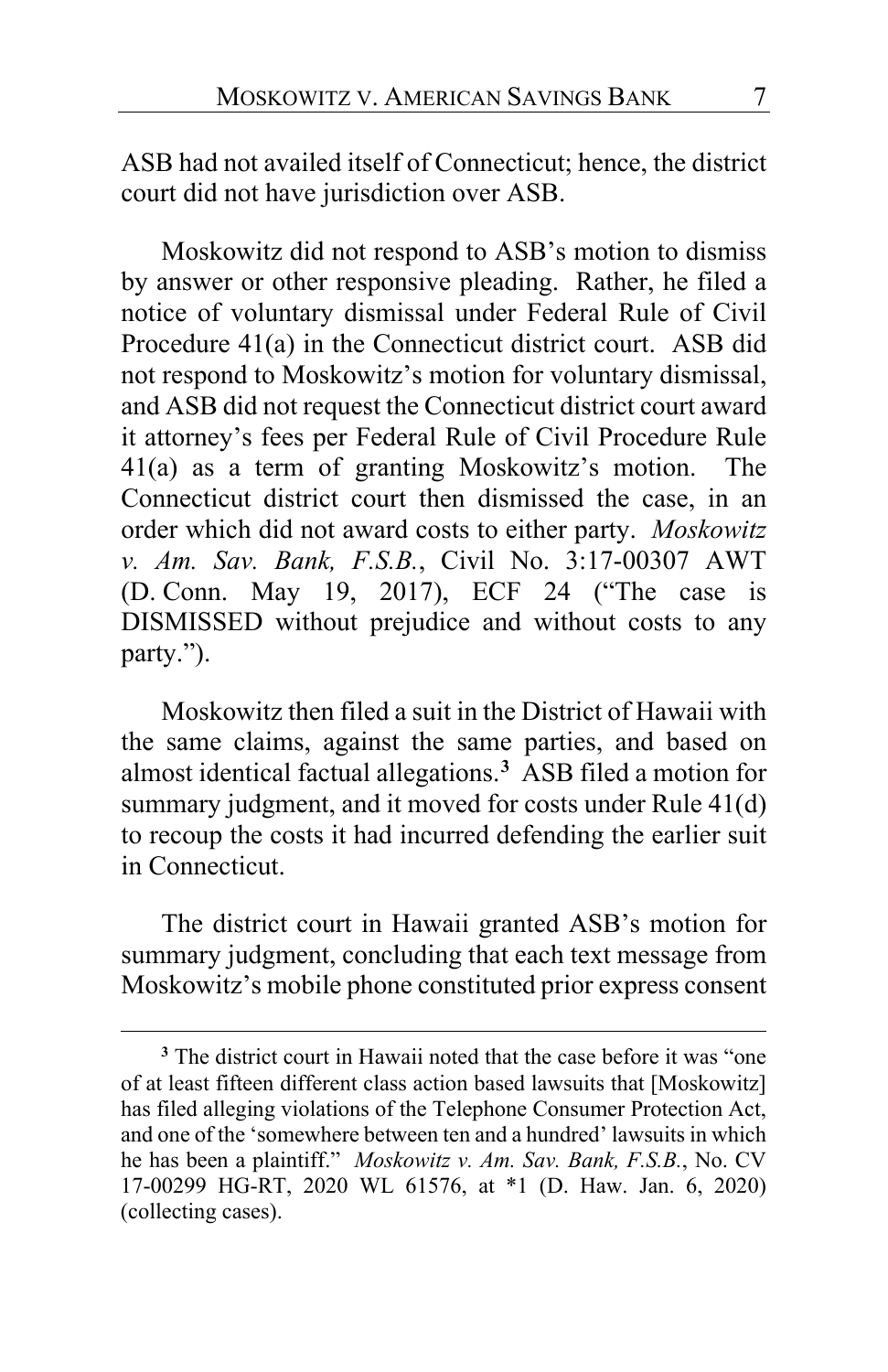for each of ASB's reply texts to his mobile phone. The district court also granted ASB's motion for costs under Federal Rule of Civil Procedure Rule 41(d) after finding that the two complaints were almost identical, and that the Connecticut litigation had not advanced the Hawaii case. Citing decisions by other district courts in our circuit, the district court awarded attorney's fees to ASB, holding that an award of costs under Rule 41(d) included attorney's fees, and that Rule 41(d) did not require a showing of "subjective bad faith, vexatiousness, or forum shopping" to award attorney's fees as "costs."

## **III. DISCUSSION**

Moskowitz appeals both the district court's grant of summary judgment in favor of ASB on his TCPA claim, and its inclusion of attorney's fees as part of its Rule 41(d) award of costs to ASB.

### **A. Grant of Summary Judgment**

This court reviews a district court's grant of summary judgment de novo. *Van Patten v. Vertical Fitness Grp., LLC*, 847 F.3d 1037, 1041 (9th Cir. 2017).

Moskowitz argues the district court erred in granting summary judgment for ASB because ASB did not have the consent required under the TCPA to send the responsive text messages to Moskowitz. We have already determined that the type of message Moskowitz sent ASB provided the express consent required for each of ASB's responsive text messages. *See Van Patten*, 847 F.3d at 1043–45. "Express consent is not an element of a plaintiff's prima facie case but is an affirmative defense[,]" and it is a "complete defense" to a TCPA claim. *Id*. at 1044.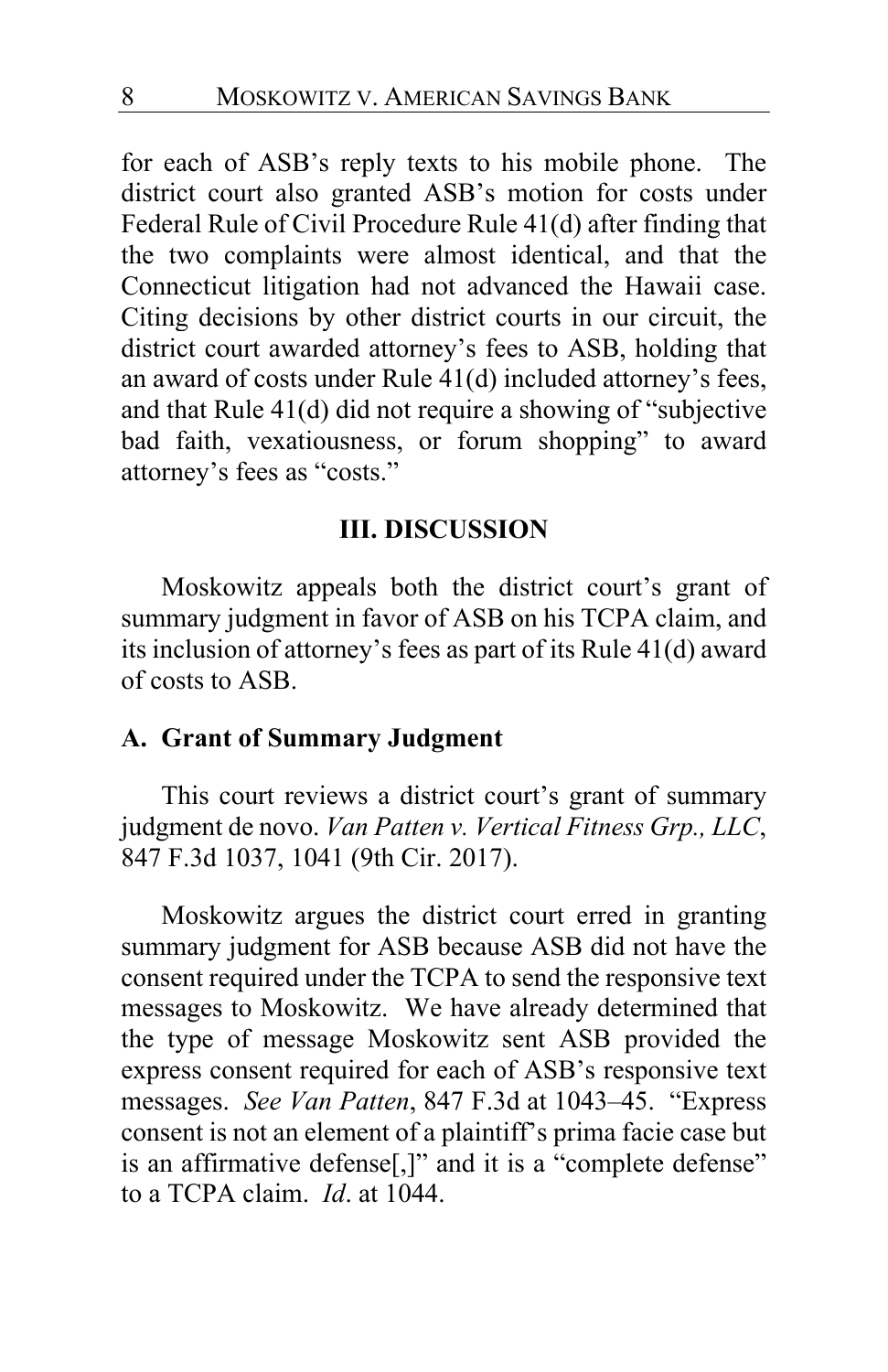The TCPA prohibits making calls to any cellular number by using a system that dials telephone calls automatically or by using an "artificial or prerecorded voice'" unless the caller received "prior express consent" from the recipient. 47 U.S.C. § 227(b).**[4](#page-8-0)** The TCPA does not define prior express consent. In *Van Patten*, we adopted the FCC's interpretation of the text: that a person who knowingly releases his number consents to be called at that number, and that consent is "effective" where the responsive messages relate to the same subject or type of transaction as the messages that led to the response. 847 F.3d at 1044–45; *In* 

### <span id="page-8-0"></span>**<sup>4</sup> 47 U.S.C. § 227**

#### **(b) Restrictions on use of automated telephone equipment**

#### **(1) Prohibitions**

It shall be unlawful for any person within the United States, or any person outside the United States if the recipient is within the United States—

**(A)** to make any call (other than a call made for emergency purposes or made with the prior express consent of the called party) using any automatic telephone dialing system or an artificial or prerecorded voice—

. . .

**(iii)** to any telephone number assigned to a paging service, cellular telephone service, specialized mobile radio service, or other radio common carrier service, or any service for which the called party is charged for the call, . . .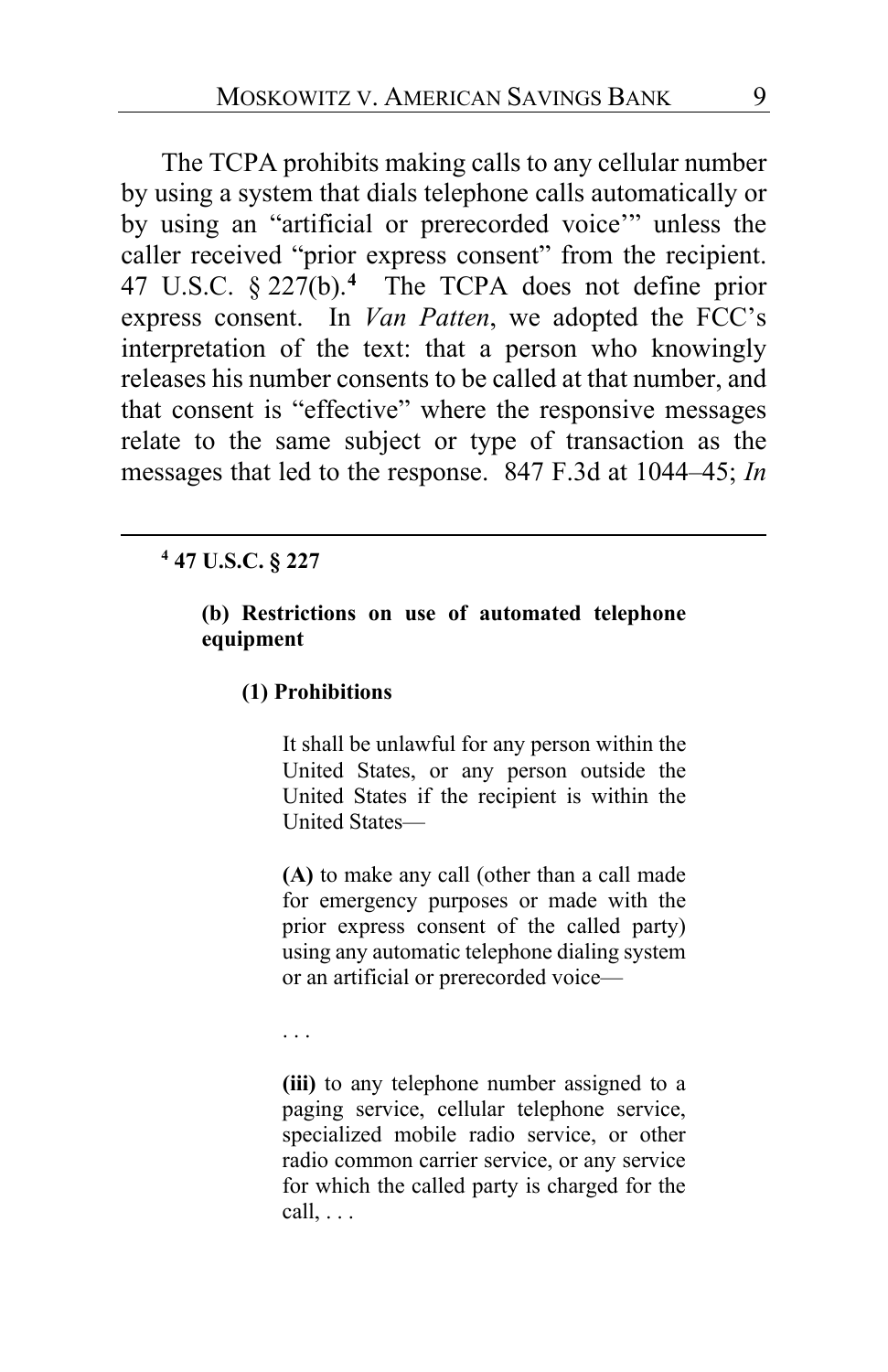*re Rules & Regulations Implementing the Telephone Consumer Protection Act of 1991*, 7 F.C.C. Rcd. 8752, 8769 (Oct. 16, 1992).

Moskowitz argues that we have, and the *Van Patten* court had, discretion to refuse to employ the FCC's order interpreting "prior express consent." But *Van Patten* is a published opinion and binding precedent.*See Miller v. Gammie*, 335 F.3d 889, 900 (9th Cir. 2003) (en banc) (holding a published opinion may be overruled by a threejudge panel only when it is clearly irreconcilable with an intervening higher authority). Further, *Van Patten*'s reasoning—that providing a telephone number to a business as part of telephone communication to that business constitutes express consent to a responsive contact from that business within the scope of that communication—is even more directly applicable to the facts of this case than were the facts of *Van Patten*. 847 F.3d at 1046 (explaining that "the transactional context matters in determining the scope of a consumer's consent to contact").

In that case, Van Patten's former gym contacted him offering to reactivate his membership after he had cancelled the membership, but he had not revoked his prior express consent for the gym to contact him about his membership. *Id*. at 1046–47. In this case, unlike Van Patten, it was Moskowitz who initiated contact with ASB, and ASB that automatically replied to each contact with a single responsive text message to confirm receipt and provide information that the short code was ASB's and how to stop or continue communication. By sending text messages to ASB's short code, Moskowitz expressly consented to receive reply text messages. Each informative and confirmatory reply text message from ASB falls within the scope of Moskowitz's text message initiating contact, and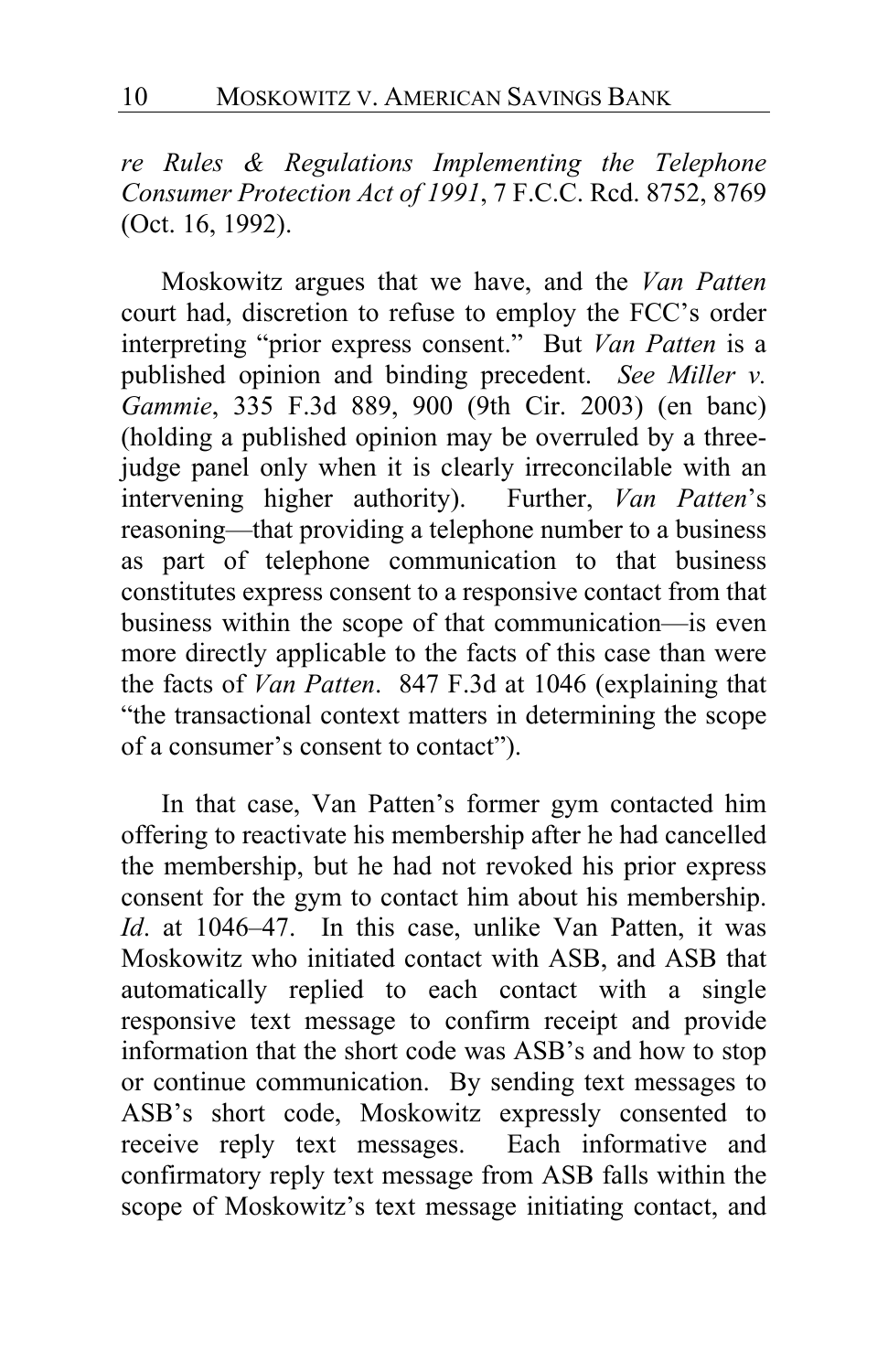therefore, "the scope of [Moskowitz's] consent to contact." *Id*. at 1046.

Thus, the district court did not err in applying *Van Patten* and finding for ASB, and we affirm the grant of summary judgment for ASB.

## **B. "Costs" under Rule 41(d)**

## *1. Standard of Review*

Moskowitz argues the district court abused its discretion by including attorney's fees in its award of "costs" to ASB under Rule 41(d). "Awards of attorney's fees are generally reviewed for an abuse of discretion." *Thomas v. City of Tacoma*, 410 F.3d 644, 647 (9th Cir. 2005). However, whether the term "costs" includes attorney's fees is a question of law that the court reviews de novo. *Azizian v. Federated Dep't Stores, Inc.*, 499 F.3d 950, 955 (9th Cir. 2007).

## *2. Background*

Rule 41(d) allows a court to award "costs" incurred in litigation to a party if the plaintiff dismissed that litigation and then filed another suit based on the same claims, against the same defendant.**[5](#page-10-0)** The Ninth Circuit has not previously decided whether attorney's fees are available under Rule 41(d) as part of "costs," and other circuits have decided cases

<span id="page-10-0"></span><sup>&</sup>lt;sup>5</sup> "If a plaintiff who previously dismissed an action in any court files an action based on or including the same claim against the same defendant, the court: (1) may order the plaintiff to pay all or part of the costs of that previous action; and (2) may stay the proceedings until the plaintiff has complied." Fed. R. Civ. P. 41(d).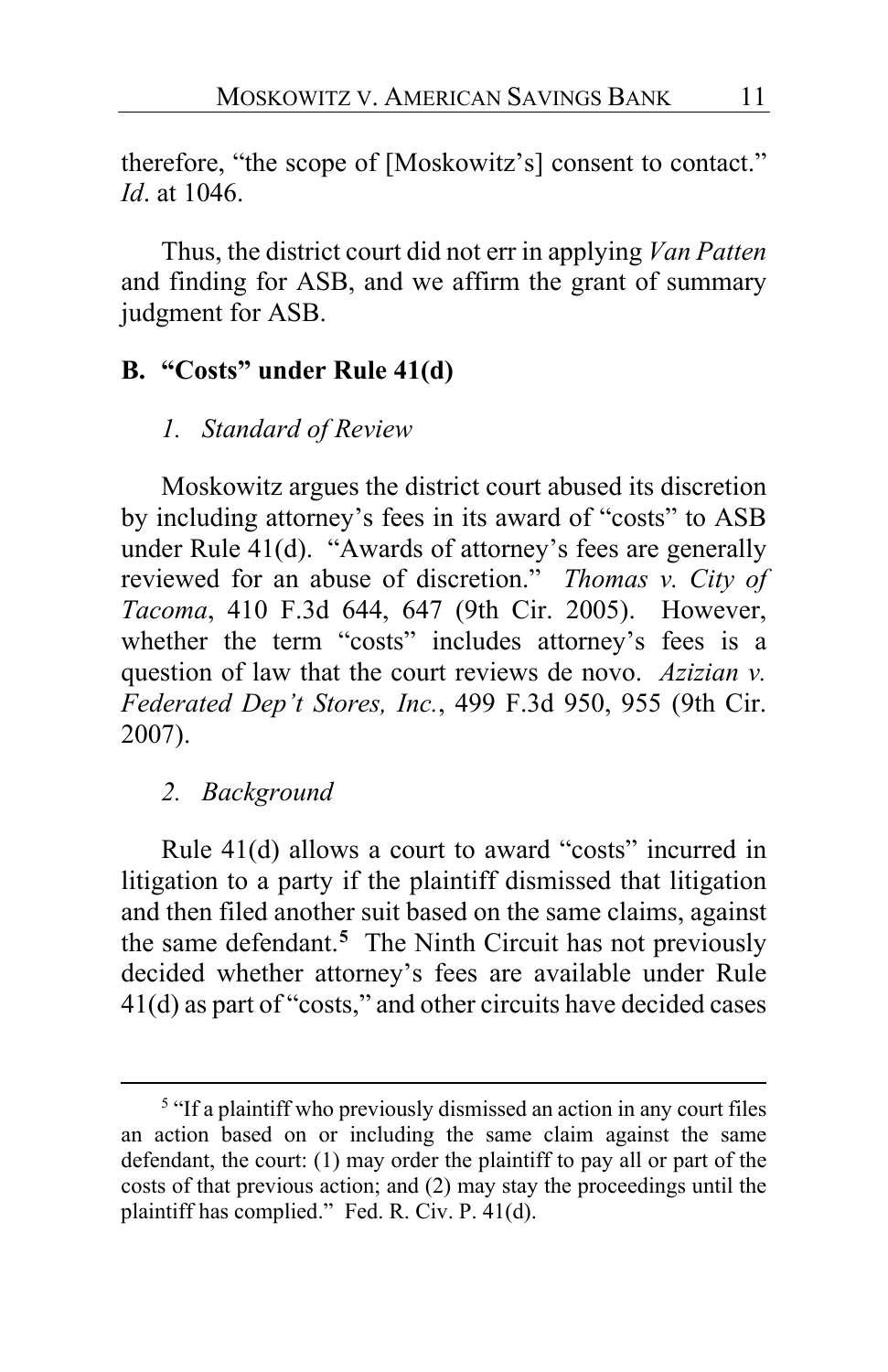in which attorney's fees were sought as part of Rule 41(d) "costs" in four ways.**[6](#page-11-0)**

## *(i) Attorney's fees are never available under Rule 41(d)*

The Sixth Circuit has held that costs under Rule 41(d) do not include attorney's fees because the rule does not explicitly provide for them. "Where Congress has intended to provide for an award of attorney fees, it has usually stated as much and not left the courts guessing." *Rogers v. Wal-Mart Stores, Inc.*, 230 F. 3d 868, 874 (6th Cir. 2000), *cert. denied*, 532 U.S. 953 (2001). Of course, this unremarkable decision is based on the clear text of the rule, which provides that the court may award "costs," and mentions no other object which the court can award. "Costs" is a term which has a long-standing definition: the items which are listed in 28 U.S.C. §§ 1920, 1923.**[7](#page-11-1)** *See* COST, Black's Law

<span id="page-11-1"></span>**<sup>7</sup>** 28 U.S.C. § 1920 provides:

A judge or clerk of any court of the United States may tax as costs the following:

(1) Fees of the clerk and marshal;

<span id="page-11-0"></span>**<sup>6</sup>** The First Circuit, Eleventh Circuit, Federal Circuit, and D.C. Circuit have not yet decided this issue. The Eleventh Circuit recently noted that it had not decided whether "costs" under Rule 41(d) includes attorney's fees, and it declined to decide the issue because the court decided costs could not be awarded at all in the case before it. *Sargeant v. Hall*, 951 F.3d 1280, 1282 n.1 (11th Cir. 2020).

<sup>(2)</sup> Fees for printed or electronically recorded transcripts necessarily obtained for use in the case;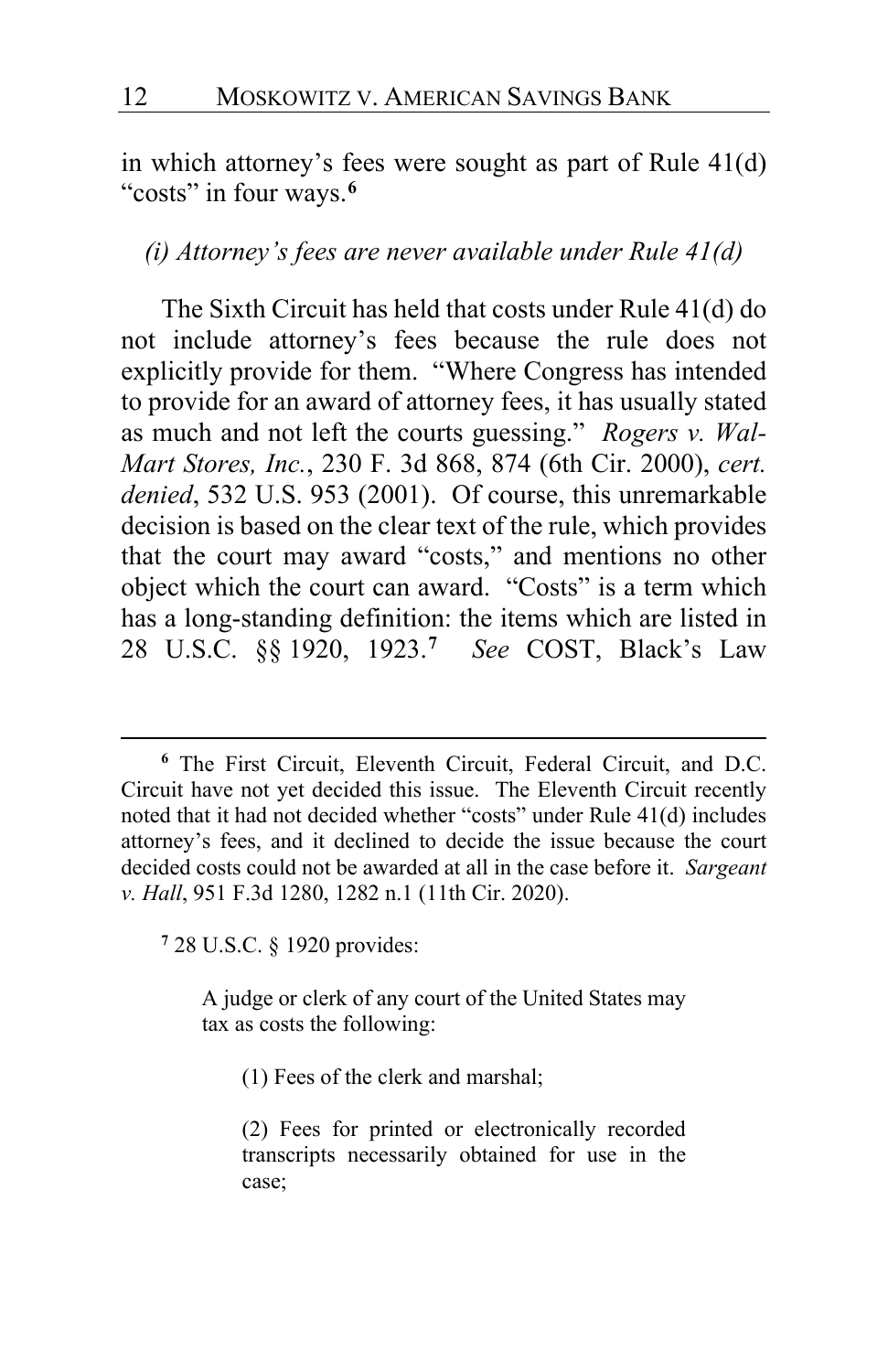(3) Fees and disbursements for printing and witnesses;

(4) Fees for exemplification and the costs of making copies of any materials where the copies are necessarily obtained for use in the case;

(5) Docket fees under section 1923 of this title;

(6) Compensation of court appointed experts, compensation of interpreters, and salaries, fees, expenses, and costs of special interpretation services under section 1828 of this title.

A bill of costs shall be filed in the case and, upon allowance, included in the judgment or decree.

28 U.S.C. § 1923 provides:

(a) Attorney's and proctor's docket fees in courts of the United States may be taxed as costs as follows:

\$20 on trial or final hearing (including a default judgment whether entered by the court or by the clerk) in civil, criminal, or admiralty cases, except that in cases of admiralty and maritime jurisdiction where the libellant recovers less than \$50 the proctor's docket fee shall be \$10;

\$20 in admiralty appeals involving not over \$1,000;

\$50 in admiralty appeals involving not over \$5,000;

\$100 in admiralty appeals involving more than \$5,000;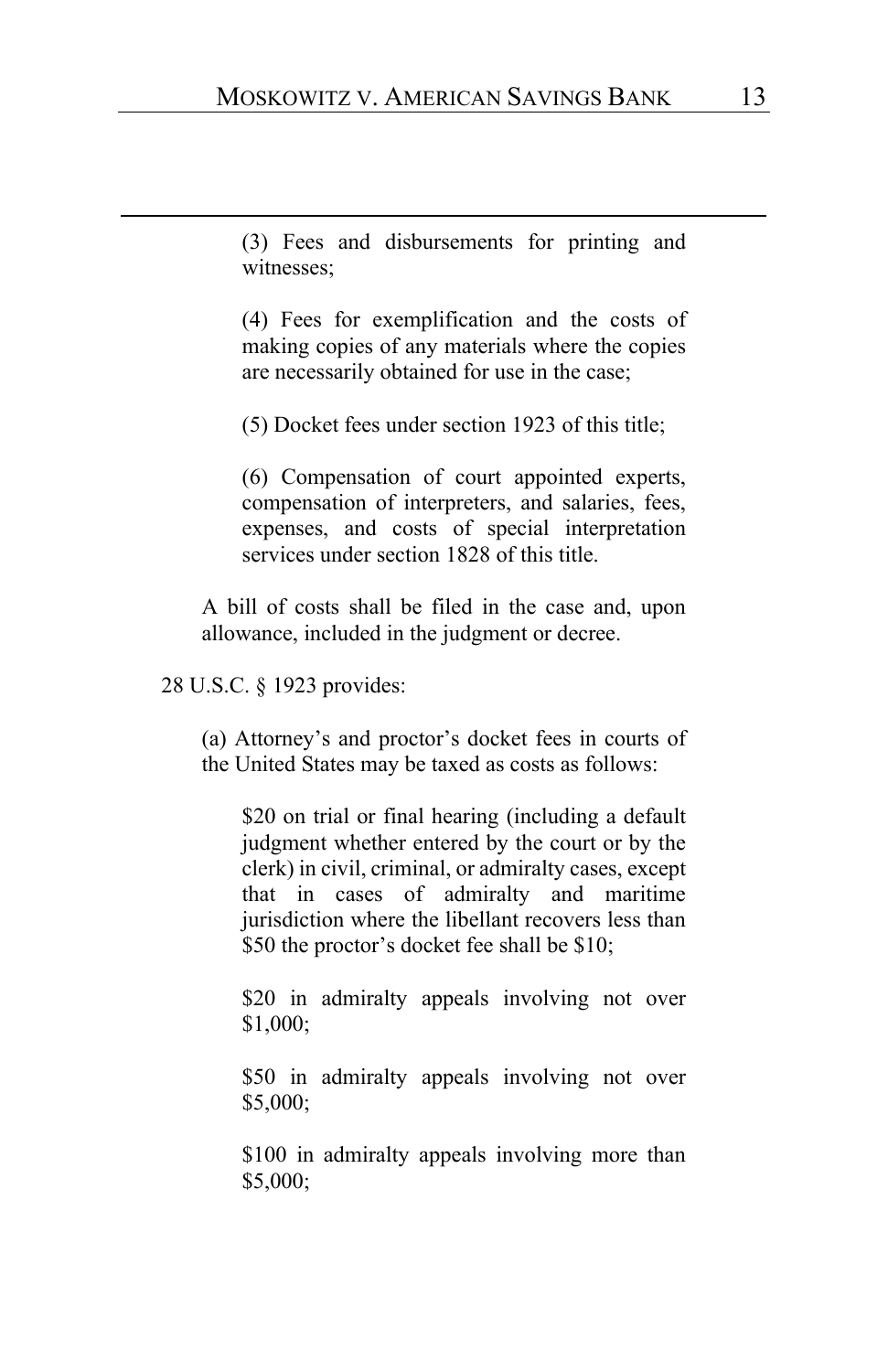Dictionary (11th ed. 2019) (defining "costs" as "[t]he charges or fees taxed by the court, such as filing fees, jury fees, courthouse fees, and reporter fees."). "Against this background, this Court understandably declared in 1967 that with the exception of the small amounts allowed by  $\S$  1923, the rule 'has long been that attorney's fees are not ordinarily recoverable [as costs] . . . .'" *Alyeska Pipeline Serv. Co. v. Wilderness Soc'y*, 421 U.S. 240, 257 (1975) (citing recent cases in accord and quoting *Fleischmann Distilling Corp. v. Maier Brewing Co.*, 386 U.S. 714, 717 (1967)).

\$5 on discontinuance of a civil action;

\$5 on motion for judgment and other proceedings on recognizances;

\$2.50 for each deposition admitted in evidence.

(b) The docket fees of United States attorneys and United States trustees shall be paid to the clerk of court and by him paid into the Treasury.

(c) In admiralty appeals the court may allow as costs for printing the briefs of the successful party not more than:

\$25 where the amount involved is not over \$1,000;

\$50 where the amount involved is not over \$5,000;

\$75 where the amount involved is over \$5,000.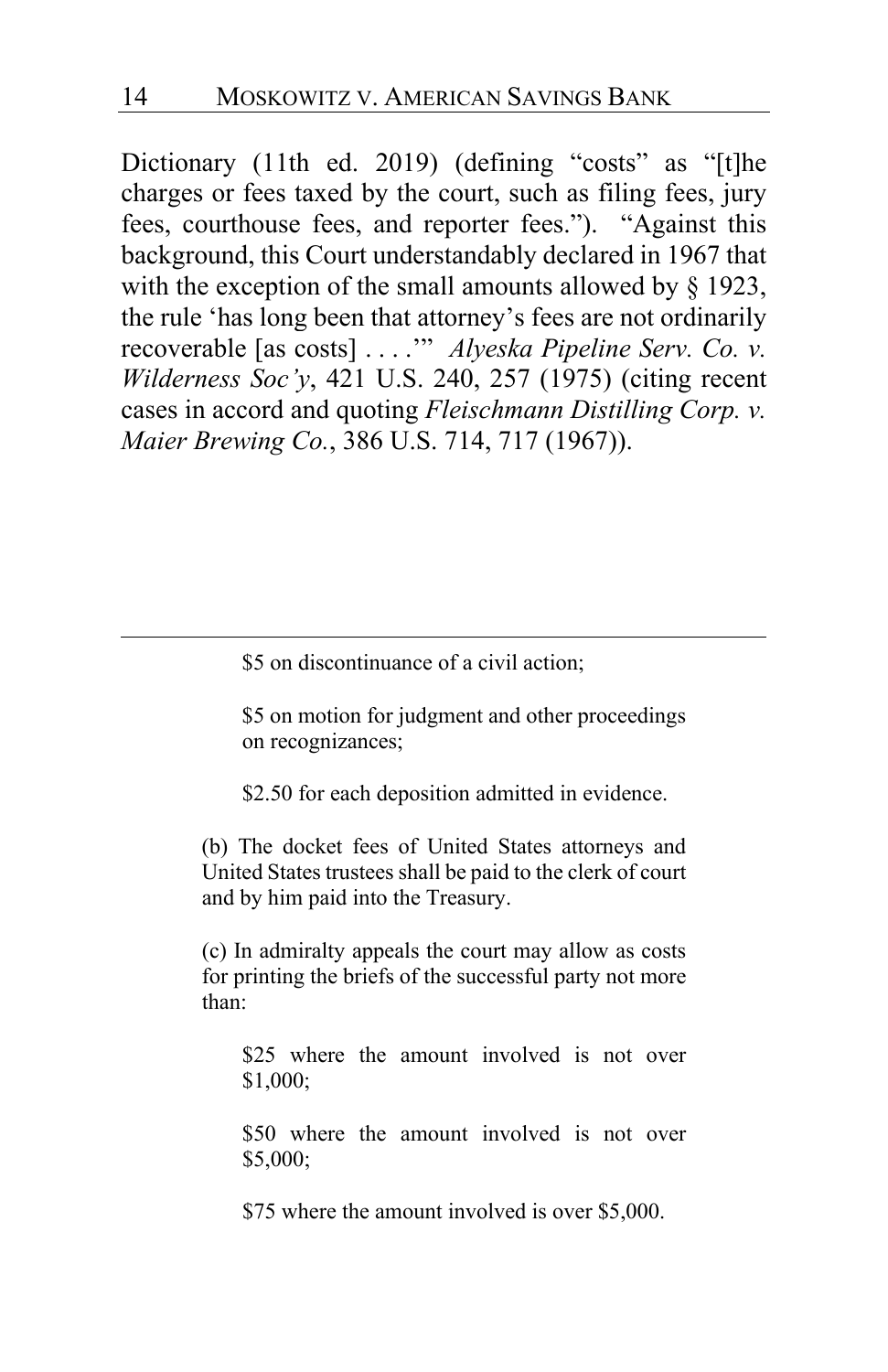## *(ii) Attorney's fees are generally available under Rule 41(d)*

In *Evans v. Safeway Stores, Inc.*, 623 F.2d 121 (8th Cir. 1980) (per curiam), the Eighth Circuit allowed a \$200 attorney fee without explanation as to its reasoning, but noted that it was "satisfied the district court did not abuse its discretion in awarding defendant-appellee \$200 attorney fees," implying that attorney's fees are not available under Rule 41(d) as a matter of right, but only when such awards are within the district court's discretion. *Id.* at 122. However, it is unclear by what standard the Eighth Circuit relied upon in evaluating whether the district court had abused its discretion, and accordingly, we do not find this decision to be of any persuasive value.

## *(iii) Attorney's fees are available under Rule 41(d) if the underlying statute so provides*

The Third Circuit, Fourth Circuit, Fifth Circuit, and Seventh Circuit have each held that courts may award attorney's fees as costs under Rule 41(d) if the substantive statute underlying the claim provides for attorney's fees. *See Garza v. Citigroup Inc.*, 881 F.3d 277, 279 (3rd Cir. 2018); *Andrews v. Am.'s Living Ctrs., LLC*, 827 F.3d 306, 311 (4th Cir. 2016); *Portillo v. Cunningham*, 872 F.3d 728, 739 (5th Cir. 2017); *Esposito v. Piatrowski*, 223 F.3d 497, 501 (7th Cir. 2000). Each of these cases relied on *Marek v. Chesny*, 473 U.S. 1 (1985) to reach this holding:

> In *Marek*, the Supreme Court addressed whether attorneys' fees are awardable under Federal Rule of Civil Procedure 68, which allows for the imposition of "costs" when a plaintiff rejects a settlement offer that turns out to be greater than the ultimate judgment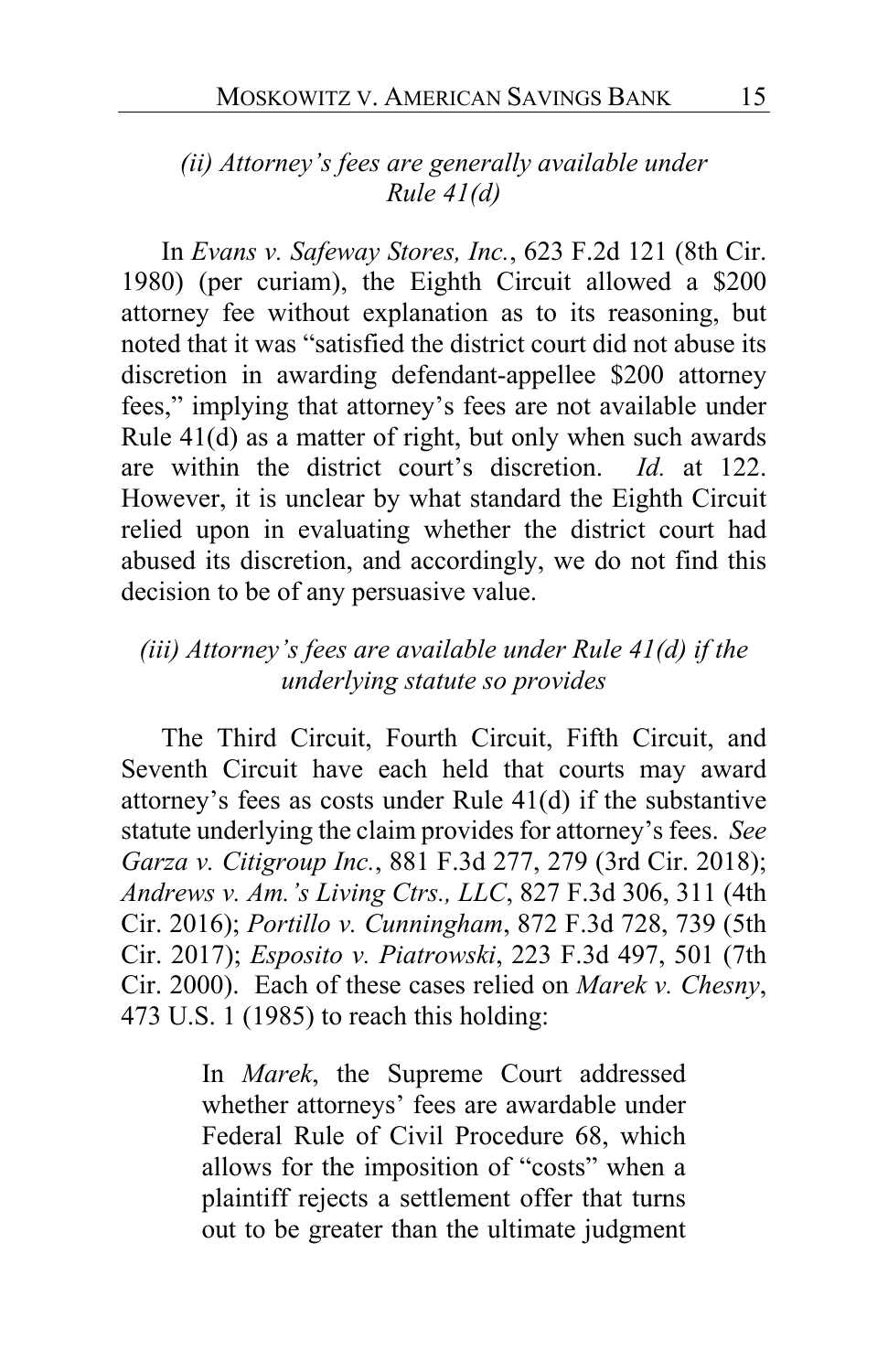at trial. As with Rule 41(d), the drafters of Rule 68 neither defined the term "costs" nor explained its intended meaning, and made no reference to attorneys' fees. After examining the plain text of Rule 68, the Court concluded legal fees may be awarded under Rule 68, but only where expressly authorized by some applicable statute or other authority. This holding recognized the continued vitality of the American Rule and reaffirmed that there must be statutory authority or other authority to award attorneys' fees.

*Garza*, 881 F.3d at 282–83 (cleaned up); *but see Horowitz v. 148 S. Emerson Assocs. LLC*, 888 F.3d 13, 26 n.6 (2nd Cir. 2018).

## *(iv) Attorney's fees are available under Rule 41(d) if bad faith is proven*

The Second Circuit, Fourth Circuit, and Tenth Circuit have each held that courts have the discretion to award attorney's fees pursuant to Rule 41(d) whenever there is proof of bad faith, vexatiousness, wanton actions, or forum shopping in the filing of the original action.**[8](#page-15-0)** *See Horowitz v. 148 S. Emerson Assocs. LLC*, 888 F.3d 13, 25–26 (2nd Cir. 2018); *Andrews*, 827 F.3d at 311 (4th Cir. 2016);

<span id="page-15-0"></span>**<sup>8</sup>** For convenience, unless otherwise noted, all uses of "bad faith" in this opinion mean "bad faith, vexatiousness, wanton actions, or forum shopping."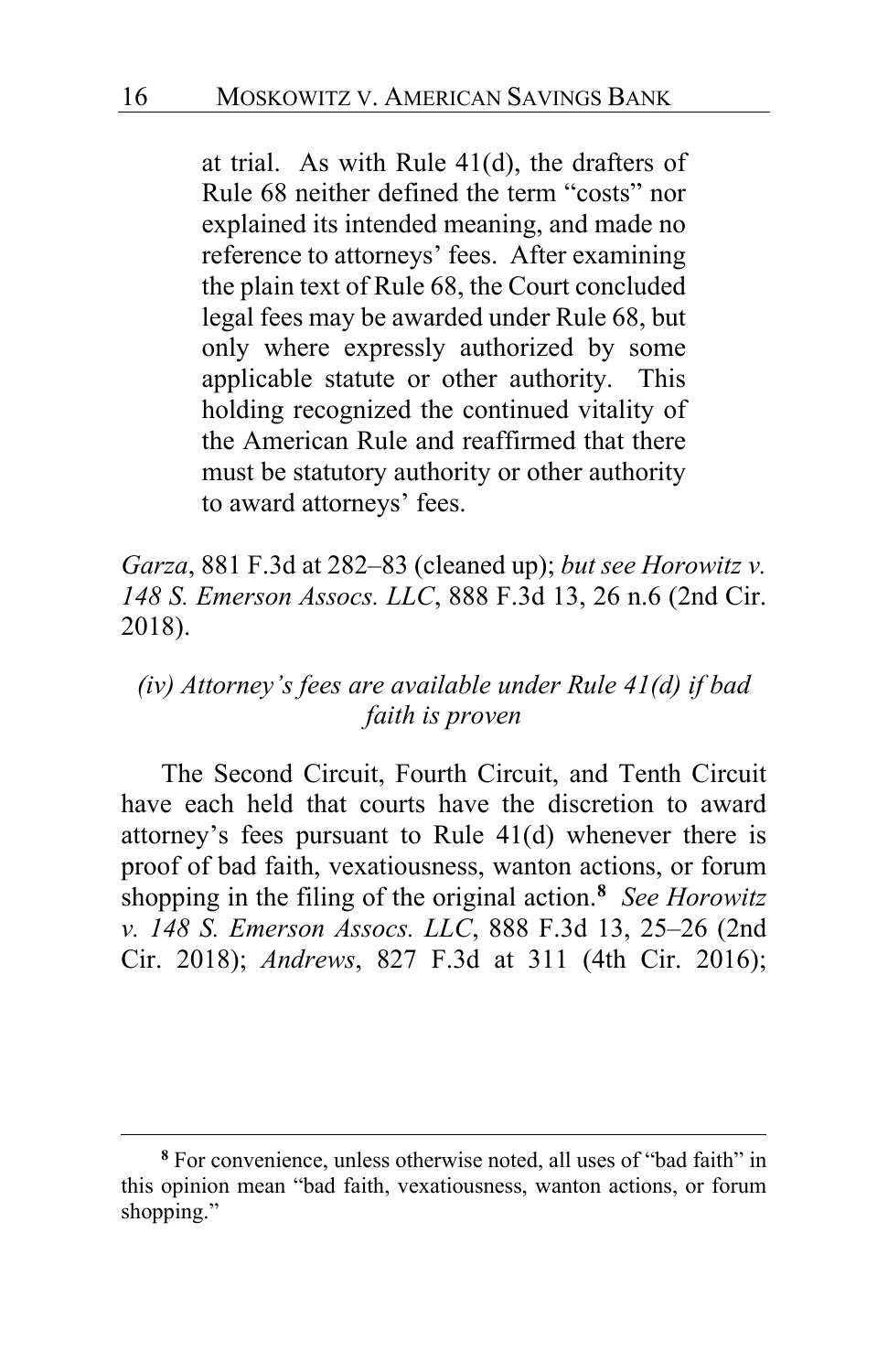*Meredith v. Stovall*, 2000 WL 807355, at \*1 (10th Cir. June 23, 2000) (unpublished). **[9](#page-16-0)**

In *Horowitz*, a Lanham Act case, the Second Circuit determined that the "scheme" of 41(d), "deterren[ce] to forum shopping and vexatious litigation," would be "substantially undermined" if attorney's fees were not recoverable under Rule 41(d) in cases of bad faith, as actions quickly filed and dismissed likely would not incur "expenses routinely recoverable as costs." *Horowitz*, 888 F.3d at 25– 26 (cleaned up). The court determined the plaintiff had engaged in both forum shopping and vexatious litigation when it filed a case in a Georgia state court and then dismissed the case "immediately after" the state court "stated its belief that the action was meritless and that its filing likely contravened an order of another court, which was itself addressing substantially related claims." *Id*. at 23. The plaintiff then filed another similar suit in federal court in New York. In awarding attorney's fees under Rule 41(d), the Second Circuit concluded that "[t]his is the precise type of litigation tactic that Rule 41(d) is meant to deter." *Id*. Likewise, in the unpublished decision of *Meredith*, the Tenth Circuit held that "[t]he purpose of [Rule 41(d)] is to prevent the maintenance of vexatious law suits and to secure, where such suits are shown to have been brought repetitively, payment of costs for prior instances of such vexatious conduct," and held that the district court did not abuse its discretion in awarding attorney's fees as costs under Rule

<span id="page-16-0"></span>**<sup>9</sup>** Regarding bad faith, the Third Circuit has distinguished between an award of attorney's fees under Rule 41(d) as "costs" and a federal court's inherent power to award attorney's fees under the bad faith exception to the American Rule, *Garza*, 881 F.3d at 284–85 (3rd Cir. 2018), an approach consistent with the Fifth Circuit. *Portillo*, 872 F.3d at 740 n.29 (5th Cir. 2017).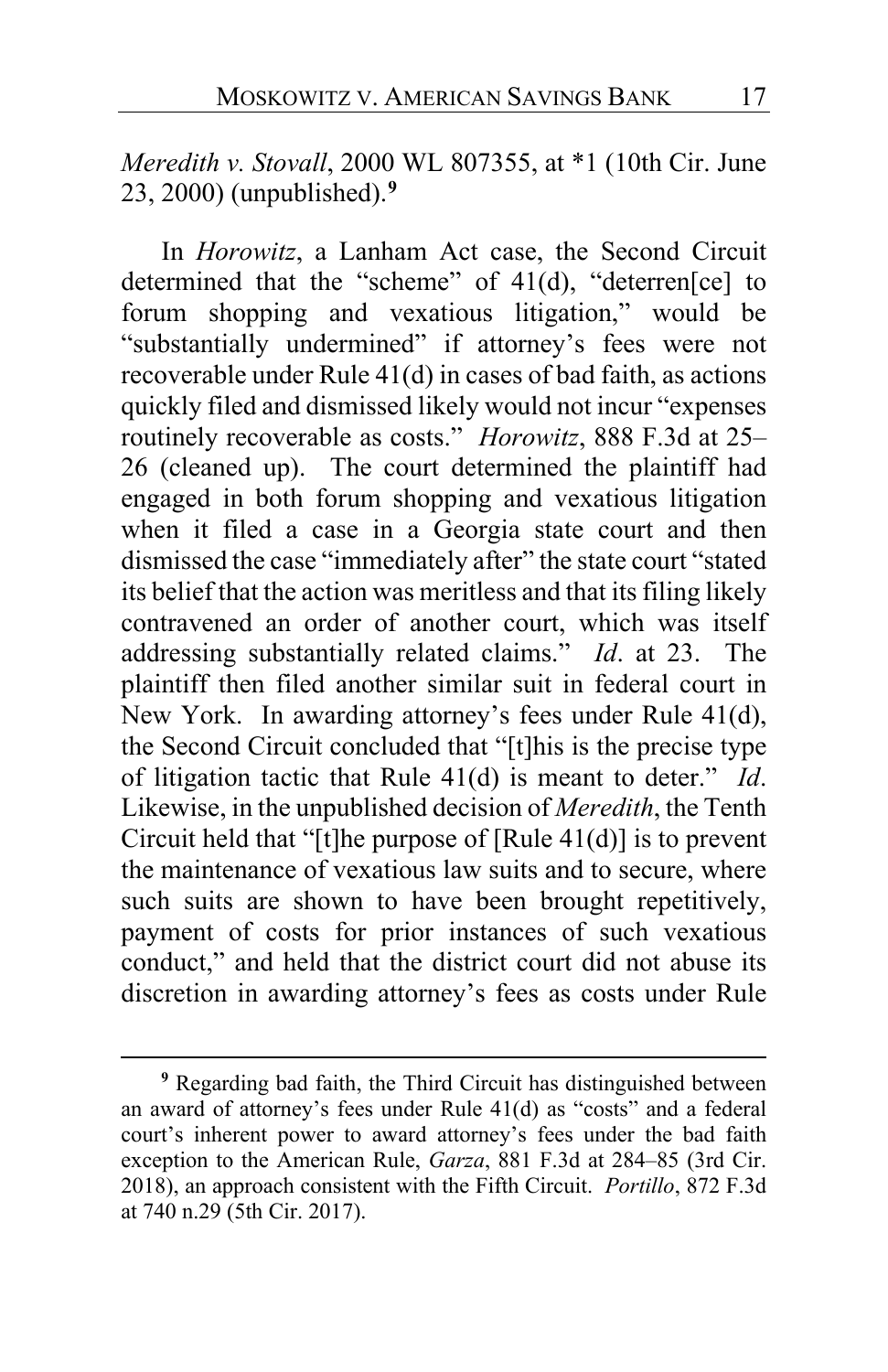41(d). *Meredith*, 2000 WL 807355, at \*1 (cleaned up). And in *Andrews*, the Fourth Circuit awarded attorney's fees under Rule 41(d) by relying upon the general "inherent powers" of a federal court to award attorney's fees when the losing party has been found to have acted in bad faith. *Andrews*, 827 F.3d at 311–12 (citing *Alyeska*, 421 U.S. at 257–60); *but see Garza*, 881 F.3d at 284–85 (3rd Cir. 2018); *Portillo*, 872 F.3d at 740 n.29 (5th Cir. 2017).

## *3. Discussion*

We hold that Rule 41(d) "costs" do not include attorney's fees as a matter of right, and thus reverse the district court's award of attorney's fees in favor of ASB as a matter of right under Rule 41(d). In so holding, we join every published circuit court opinion that has meaningfully considered this issue.**[10](#page-17-0)** As made clear in the foregoing

<span id="page-17-0"></span>**<sup>10</sup>** *Horowitz*, 888 F.3d at 25 (2nd Cir. 2018) ("We thus have no difficulty in concluding that Rule 41(d) evinces an unmistakable intent for a district court to be free, in its discretion, to award attorneys' fees as part of costs. Rule 41(d)'s purpose is clear and undisputed: to serve as a deterrent to forum shopping and vexatious litigation." (cleaned up)); *Garza*, 881 F.3d at 283–84 (3rd Cir. 2018) ("We therefore adopt the Underlying Substantive Statute Interpretation of Rule 41(d) and hold that 'costs' in Rule 41(d) includes attorneys' fees only where the underlying statute defines 'costs' to include attorneys' fees." (cleaned up)); *Andrews*, 827 F.3d at 311 (4th Cir. 2016) ("Rule 41(d) does not provide for an award of attorneys' fees as a matter of right; instead, a district court may award attorneys' fees under this rule only where the underlying statute provides for attorneys' fees. A court may also, within its discretion, award attorneys' fees where it makes a specific finding that the plaintiff has acted in bad faith, vexatiously, wantonly, or for oppressive reasons, a well-established exception to the American Rule." (cleaned up)); *Portillo*, 872 F.3d at 739 (5th Cir. 2017) ("We see no reason to treat Rule 41(d) differently: Fee awards are permitted under Rule 41(d) only if the underlying statute defines 'costs' to include fees."); *Rogers*, 230 F. 3d at 874 (6th Cir. 2000) ("We now hold that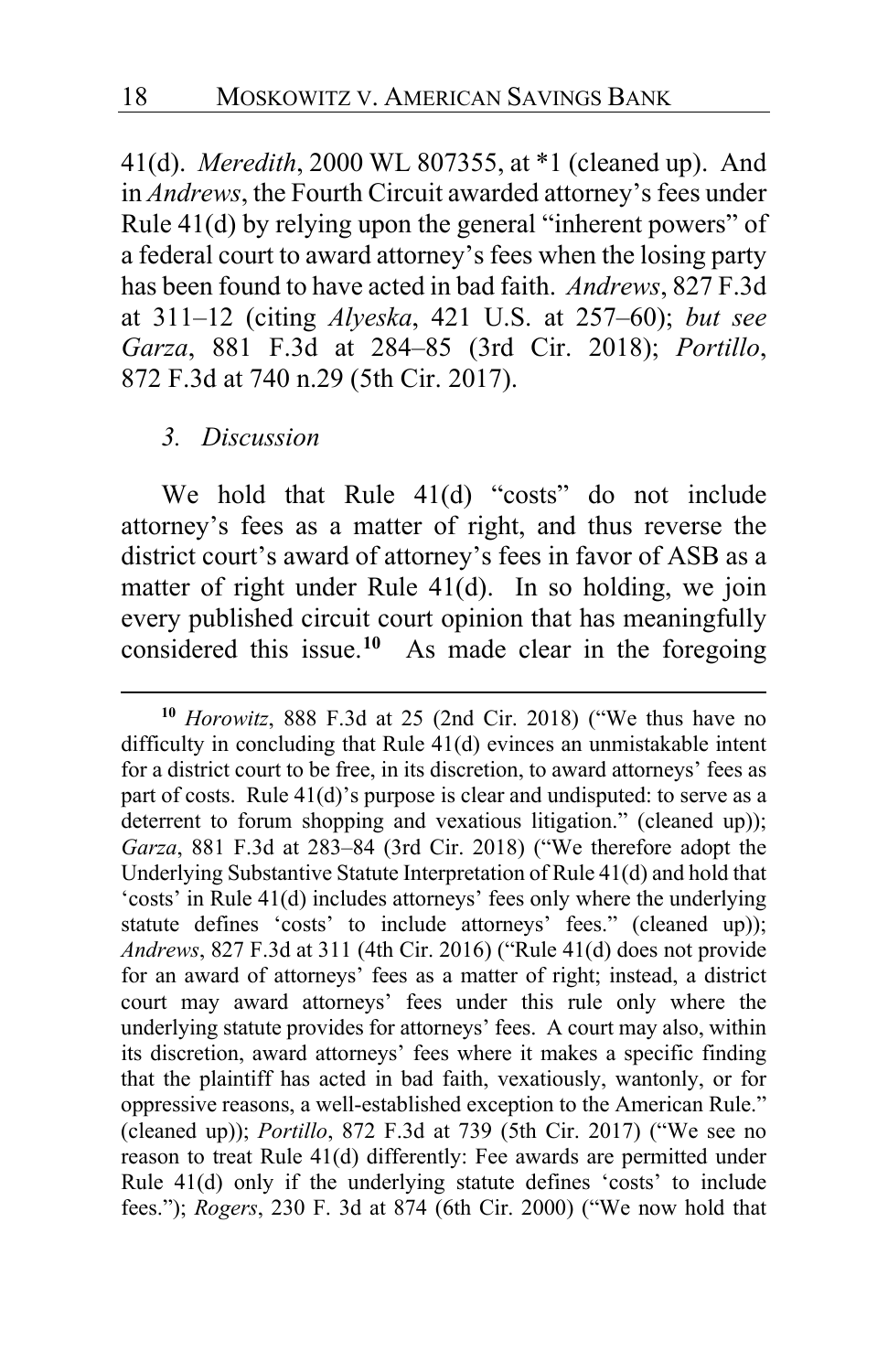discussion, "costs" is a term which has a long-standing definition that does not inherently include attorney's fees. Nothing in the text of Rule 41(d) compels a contrary reading of this well-understood term.

We do not here decide one way or the other if attorney's fees are available under Rule 41(d) if the underlying statute so provides. This is because it is undisputed that the TCPA does not provide for the award of attorney's fees to the prevailing party. Moreover, we do not here decide if bad faith is sufficient to allow a party to recover attorney's fees as "costs" under Rule 41(d), as bad faith has not been alleged, much less proven, by ASB in the district court below. Accordingly, we decide no more than is necessary to resolve the facts of this case.**[11](#page-18-0)**

### **IV. CONCLUSION**

We hold that the district court correctly granted summary judgment in favor of ASB, but it abused its discretion in including attorney's fees in its award of costs under Rule 41(d).

### **AFFIRMED IN PART AND REVERSED IN PART.**

attorney fees are not available under Rule 41(d)."); *Esposito*, 223 F.3d at 501 (7th Cir. 2000) ("Consequently, consistent with *Marek*, we hold that a party may recover reasonable attorneys' fees as part of its 'costs' under Rule 41(d) only where the underlying statute defines costs to include attorneys' fees.").

<span id="page-18-0"></span>**<sup>11</sup>** "[I]f it is not necessary to decide more, it is necessary not to decide more." *N. Cnty. Commc'ns Corp. of Ariz. v. Qwest Corp.*, 824 F.3d 830, 838 n.2 (9th Cir. 2016) (quoting *PDK Labs. Inc. v. DEA*, 362 F.3d 786, 799 (D.C. Cir. 2004) (Roberts, J., concurring in part and concurring in the judgment)).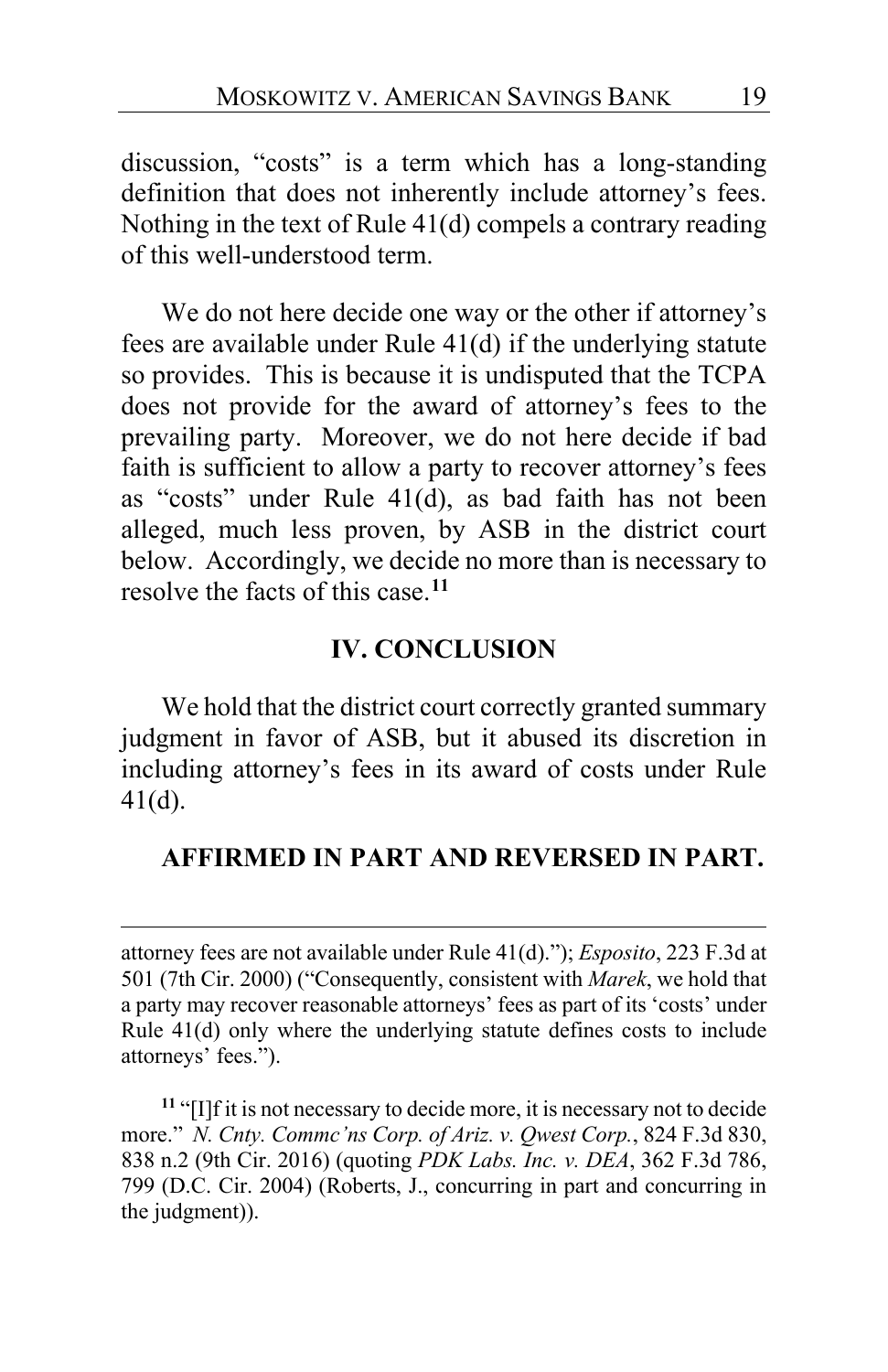WARDLAW, Circuit Judge, concurring in part, dissenting in part:

I concur in Parts I, II, and III.A of the majority opinion, but I would vacate, rather than reverse, the district court's award of attorney's fees with instructions to first determine whether Moskowitz acted in bad faith before deciding to award fees.**[1](#page-19-0)** I write separately to explain why, in my view, our court should join the Second, Third, Fourth, Fifth, and Seventh Circuits in concluding that Federal Rule of Civil Procedure 41(d) provides for an award of attorney's fees as part of an award of costs "where the underlying statute" that is the basis of the original action would do so or in cases where the court finds that a plaintiff acted "in bad faith, vexatiously, wantonly, or for oppressive reasons." *Andrews v. Am.'s Living Ctrs., LLC*, 827 F.3d 306, 311 (4th Cir. 2016) (quoting *Alyeska Pipeline Serv. Co. v. Wilderness Soc'y*, 421 U.S. 240, 258–59 (1975)); *see also Garza v. Citigroup Inc.*, 881 F.3d 277, 279, 284 (3d Cir. 2018); *Esposito v.* 

<span id="page-19-0"></span>**<sup>1</sup>** In its briefing before the district court, ASB argued that bad faith is not required in assessing the *merits* of an award of costs under Rule 41(d), but it did not address whether bad faith is a factor in assessing the *inclusion of attorney's fees* as costs. Mem. of Law in Support of Mot. for Rule 41(D) Costs and Stay of Proceedings at 6–7, 9–11, *Moskowitz v. Am. Sav. Bank, F.S.B.*, No. 1:17-CV-00299-HG-RT, (D. Haw. July 19, 2017), ECF No. 15-1. To the extent this constitutes waiver, "we may exercise discretion to consider a waived issue in certain cases, one such case being when the issue presented is a pure question of law," as is the case here. *Wong v. Flynn-Kerper*, 999 F.3d 1205, 1214 n.11 (9th Cir. 2021) (quoting *Self-Realization Fellowship Church v. Ananda Church of Self-Realization*, 59 F.3d 902, 912 (9th Cir. 1995)). And let us remember that ASB was awarded attorneys' fees by the district court without having the additional burden of demonstrating bad faith—it was arguing for and won on an easier, albeit legally erroneous, path. We should correct this erroneous view of the law that resulted from a party's litigation tactics.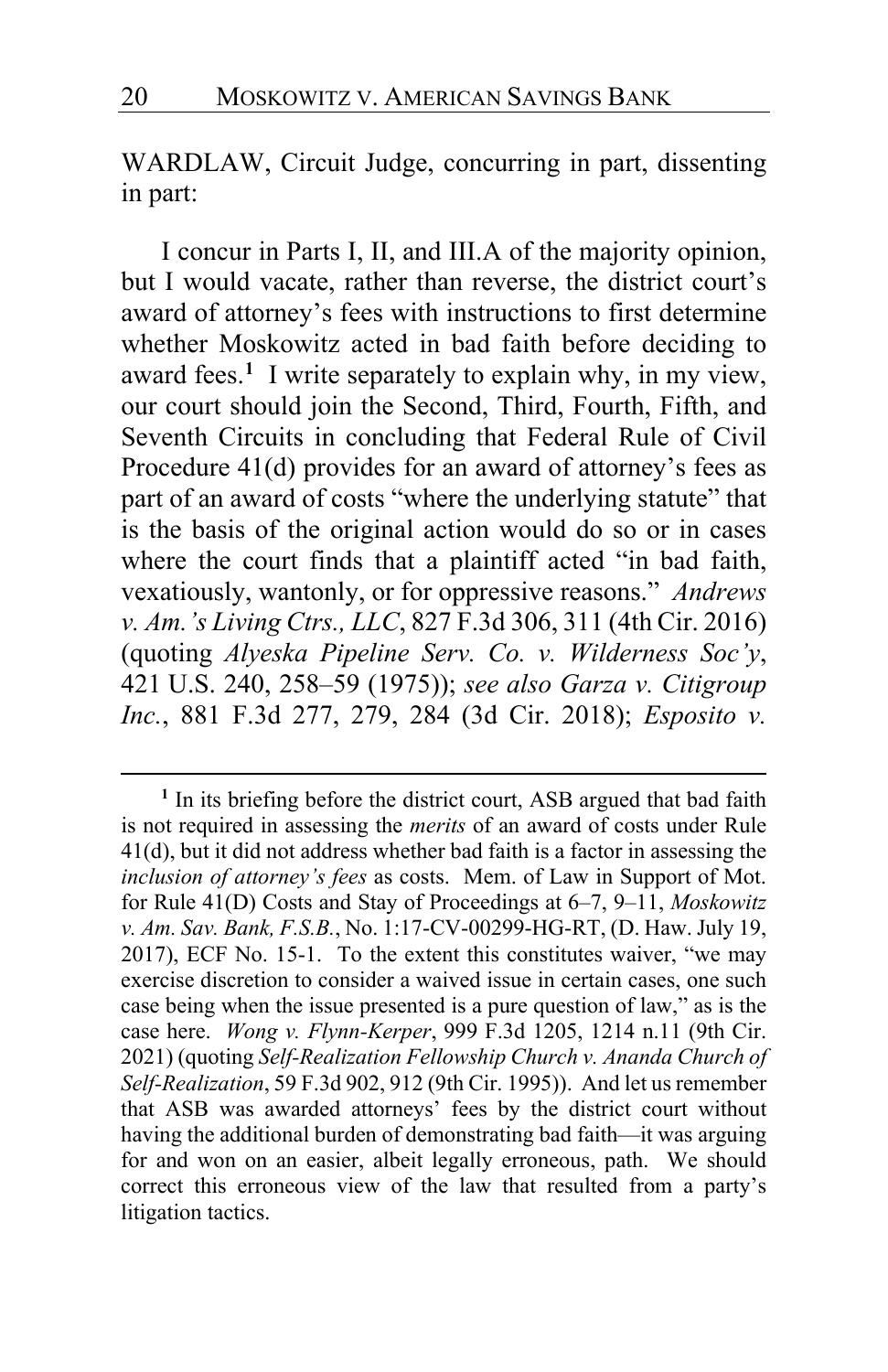*Piatrowski*, 223 F.3d 497, 501–02 (7th Cir. 2000); *Horowitz v. 148 S. Emerson Assocs. LLC*, 888 F.3d 13, 25–26 (2d Cir. 2018); *Portillo v. Cunningham*, 872 F.3d 728, 738–39 (5th Cir. 2017) (concluding attorney's fees are available under Rule 41(d) where the underlying statute allows, but reserving the question whether they are available due to bad faith).**[2](#page-20-0)** Under this view, the district court should have determined whether Moskowitz acted in bad faith before awarding attorney's fees as part of "costs."

As the majority opinion states, the "'basic point of reference' when considering the award of attorney's fees is the bedrock principle known as the 'American Rule': Each litigant pays his own attorney's fees, win or lose, unless a statute or contract provides otherwise." *Peter v. Nantkwest, Inc.*, 140 S. Ct. 365, 370 (2019) (quoting *Hardt v. Reliance Standard Life Ins. Co.*, 560 U.S. 242, 252–53 (2010) (internal quotation marks omitted)); *see also Alyeska Pipeline*, 421 U.S. at 257 (referring to the presumption against shifting attorney's fees as a "general" rule). "To determine whether Congress intended to depart from the American Rule presumption, the Court first 'look[s] to the language of the section' at issue." *Peter*, 140 S. Ct. at 372 (quoting *Hardt*, 560 U.S. at 254). "While '[t]he absence of [a] specific reference to attorney's fees is not dispositive,' Congress must provide a sufficiently 'specific and explicit' indication of its intent to overcome the American Rule's presumption against fee shifting." *Id*. (quoting *Key Tronic Corp. United States*, 511 U.S. 809, 815 (1994), then *Alyeska Pipeline*, 421 U.S. at 260). A review of the text and history

<span id="page-20-0"></span>**<sup>2</sup>** In an unpublished disposition, the Tenth Circuit has also affirmed a district court's imposition of attorney's fees under Rule 41(d) due to a party's "vexatious conduct." *See Meredith v. Stovall*, 216 F.3d 1087, \*1 (10th Cir. 2000) (unpublished table decision).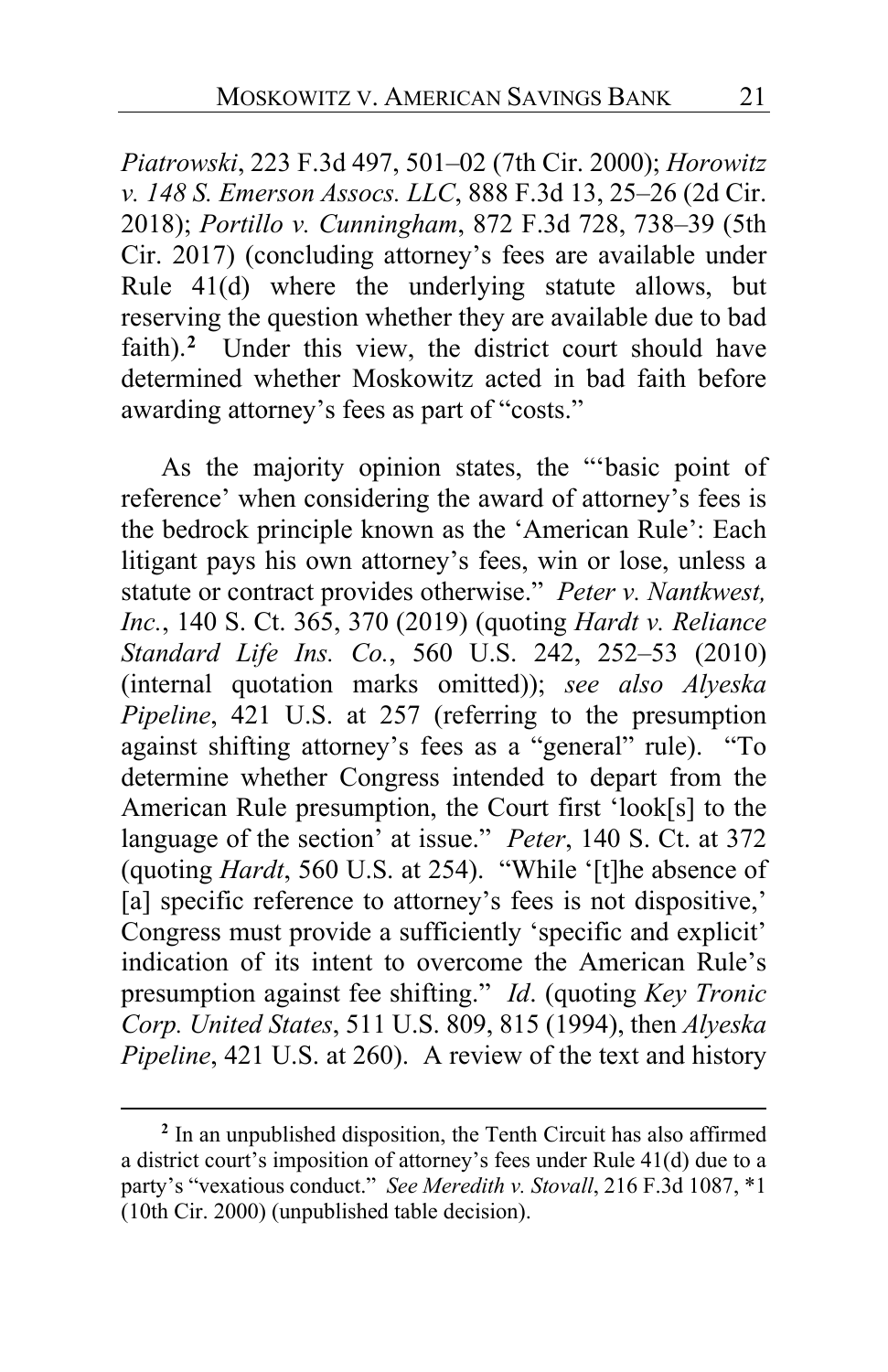of Rule 41(d) evinces a sufficiently "specific and explicit" intent by Congress to provide courts with the discretion to depart from the American Rule and include attorney's fees as a part of an award of "costs" under Rule 41(d).

The operative version of Rule 41(d) provides:

If a plaintiff who previously dismissed an action in any court files an action based on or including the same claim against the same defendant, the court:

(1) may order the plaintiff to pay all or part of the costs of that previous action; and

(2) may stay the proceedings until the plaintiff has complied.

This version of Rule 41(d) has been in effect since its amendment in 2007. Rule 41(d) has never defined "costs," and it must be conceded that at least this version of the Rule does not clearly demonstrate a departure from the American Rule, particularly in light of the ordinary definition of "costs." *See Costs*, *Black's Law Dictionary* (11th ed. 2019) ("The expenses of litigation, prosecution, or other legal transaction, esp. those allowed in favor of one party against the other."); *Peter*, 140 S. Ct. at 372 ("The complete phrase 'expenses of the proceeding' is similar to the Latin *expensæ litis*, or 'expenses of the litigation.' This term has long referred to a class of expenses commonly recovered in litigation to which attorney's fees did not traditionally belong."). But the Supreme Court has instructed us that our inquiry does not end there. In *Marek v. Chesny*, 473 U.S. 1 (1985), the Court addressed whether attorney's fees were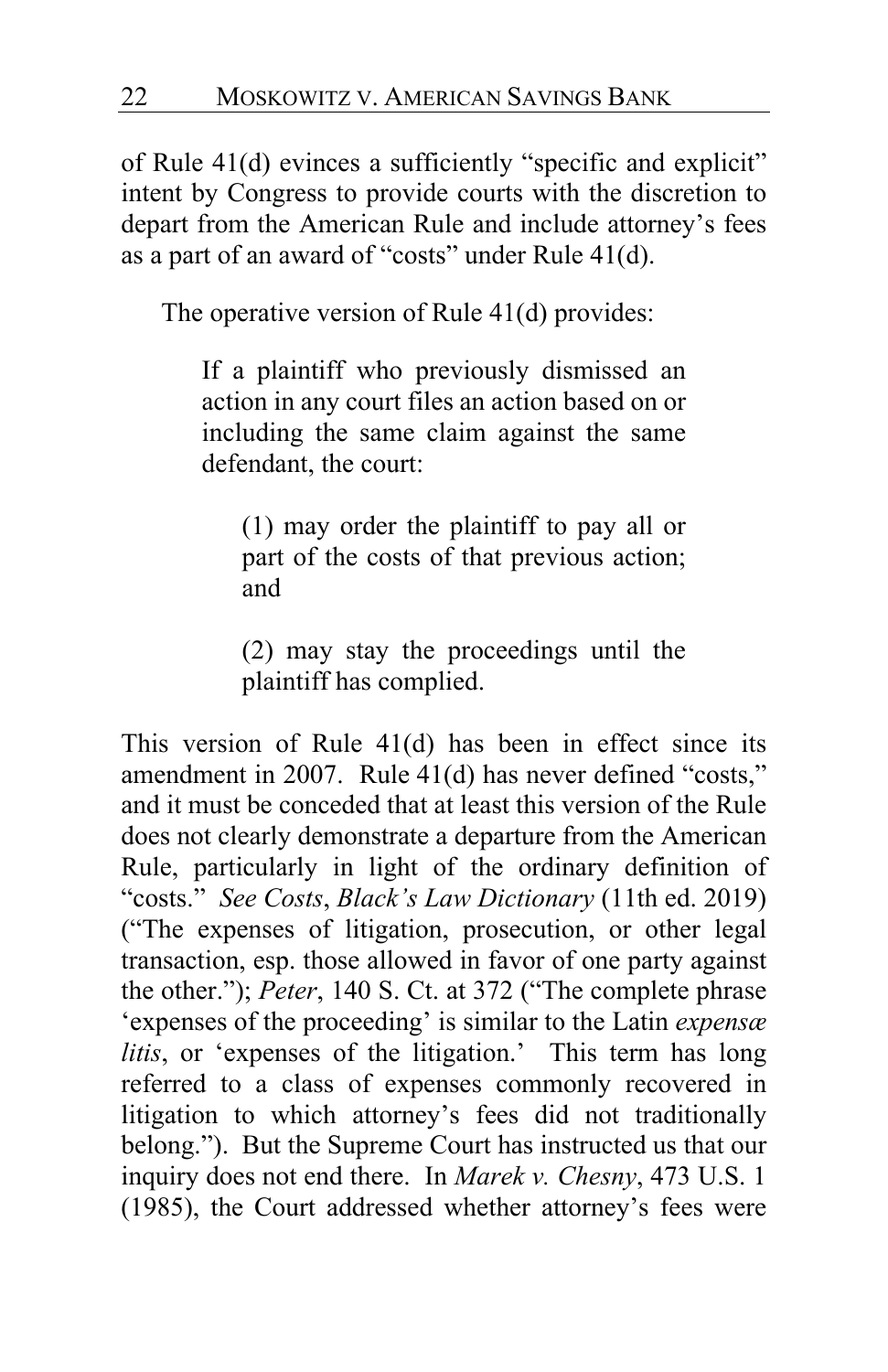available as a component of "costs" under Rule 68 ("Offer of Judgment").**[3](#page-22-0)** Even though Rule 68 similarly does not define costs, the Court noted that the drafters of Rule 68 "were fully aware of the<sup>[]</sup> exceptions to the American Rule" that allowed courts to award attorney's fees as part of "costs" in some cases. *Id.* at 8. Noting that the Advisory Committee Note to Rule 54(d) ("Costs; Attorney's Fees") "contains an extensive list of the federal statutes which allowed for costs in particular cases; of the 35 'statutes as to costs' set forth in the final paragraph of the Note," the Court stated "no fewer than 11 allowed for attorney's fees as part of costs." *Id*. **[4](#page-22-1)** Thus, "[a]gainst this background of varying definitions of 'costs,'" the Court concluded that it was "very unlikely that this omission was mere oversight" and Congress "intended to refer to all costs properly awardable under the relevant substantive statute or other authority." *Id*. at 8–9.

As with Rule 68, addressed in *Marek*, Congress did not define "costs" in Rule 41(d). However, Congress evinced the requisite intent in the version of Rule 41(d) prior to its

<span id="page-22-0"></span>**<sup>3</sup>** Notably, in *Rogers v. Wal-Mart Stores, Inc.*, 230 F.3d 868, 874 (6th Cir. 2000), in which the Sixth Circuit became the only circuit court to conclude that attorney's fees are never available under Rule 41(d), the court did not even mention *Marek*.

<span id="page-22-1"></span>**<sup>4</sup>** When *Marek* was decided, Federal Rule of Civil Procedure 54(b) "did not differentiate between attorney's fees and other costs," and only when Rule 54(b) was amended in 1993 did it include "two subsections, one devoted to 'Costs Other than Attorney's Fees,' [Rule 54(d)(1)] and the other devoted to "Attorney's Fees, [Rule 54(d)(2)]." *Adsani v. Miller*, 139 F.3d 67, 74 n.8 (2d Cir. 1998). The Advisory Committee Notes accompanying the amendment specified that the new subsection "relates to attorney's fees, whether or not denominated as 'costs.'" *Id*. (cleaned up). Thus, the drafters of the Rules "clearly considered attorney's fees to be in some instances part of costs, both before and after the 1993 Amendments to Rule 54." *Id*.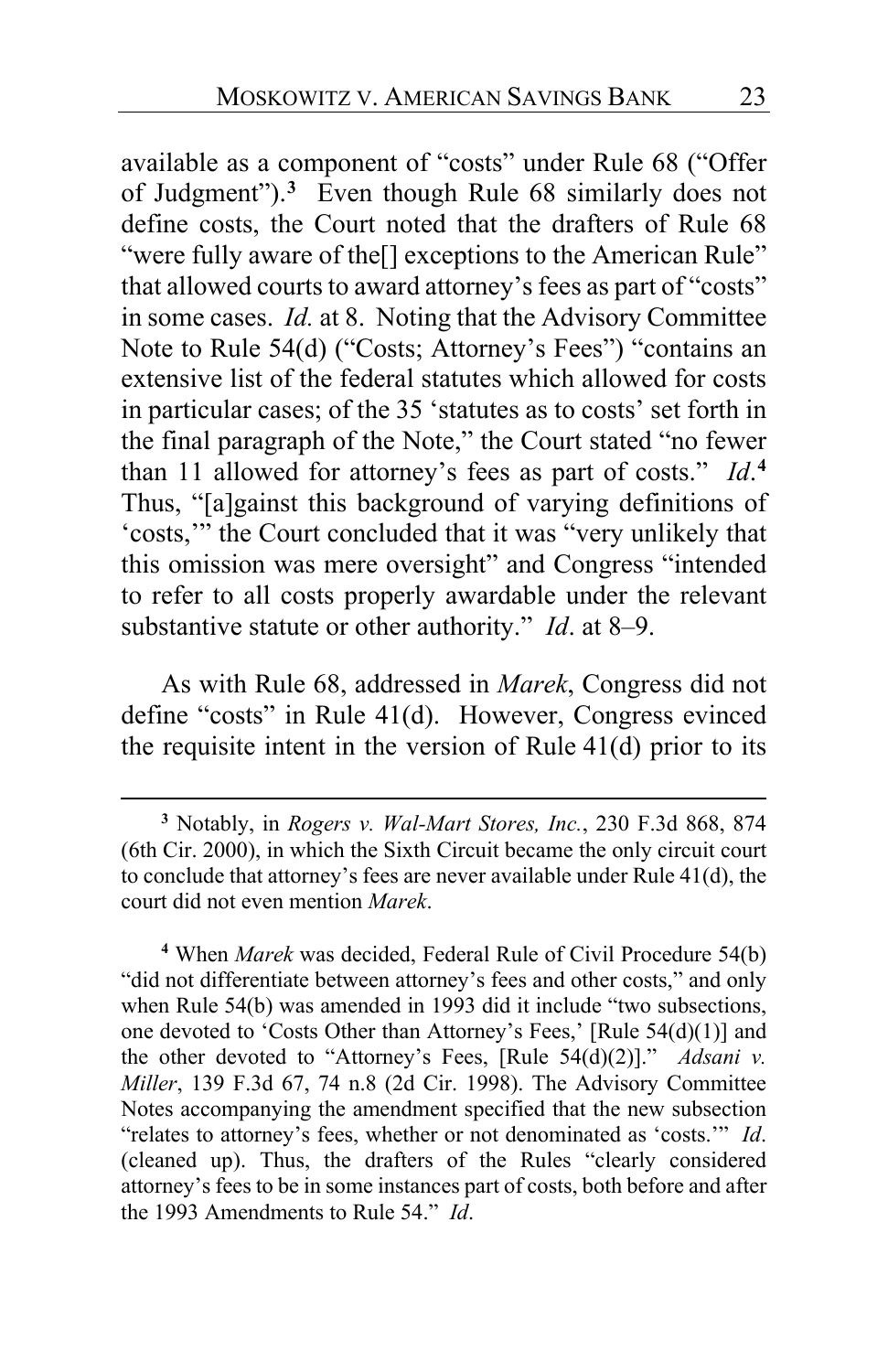2007 amendment, and though the amendment removed some of the discretionary language, Congress made abundantly clear that the amendment was "stylistic only."**[5](#page-23-0)** Fed. R. Civ. P. 41(d) advisory committee's note to 2007 amendment. The pre-amendment version explicitly stated that "the court may make such order for the payment of costs of the action previously dismissed as it may deem proper." Fed. R. Civ. P. 41(d) (1991) (amended 2007). The 2007 amendment made that delegation of discretion implicit only by eliminating "as it may deem proper" but retaining the discretionary "may" language and making explicit that the court may order "all or part of" the costs of the previously dismissed action. After all, use of the word "may" alone implies all the discretion required—"as it may deem proper" is simply redundant as no court would award costs that it thought were improper.

Since 2007, no court addressing whether attorney's fees are awardable under Rule 41(d) has raised the 2007 amendment as a basis for distinguishing earlier cases; therefore, discussions of Rule 41(d) in its pre-2007 format remain good law. For example, in *Esposito*, the Seventh Circuit held that attorney's fees were available as part of an award of "costs" under the pre-2007 amendment Rule 41(d) "where the underlying statute that is the basis of the original action" would do so or for bad faith. 223 F.3d at 500 n.5, 501. In 2016, the Fourth Circuit adopted the *Esposito*

<span id="page-23-0"></span>**<sup>5</sup>** While the 2007 amendment may seem to have changed much of Rule 41(d)'s language, the Advisory Committee Notes make painstakingly clear that "[t]he language of Rule 41 has been amended as part of the general restyling of the Civil Rules to make them more easily understood and to make style and terminology consistent throughout the rules. *These changes are intended to be stylistic only*." Fed. R. Civ. P. 41(d) advisory committee's note to 2007 amendment (emphasis added).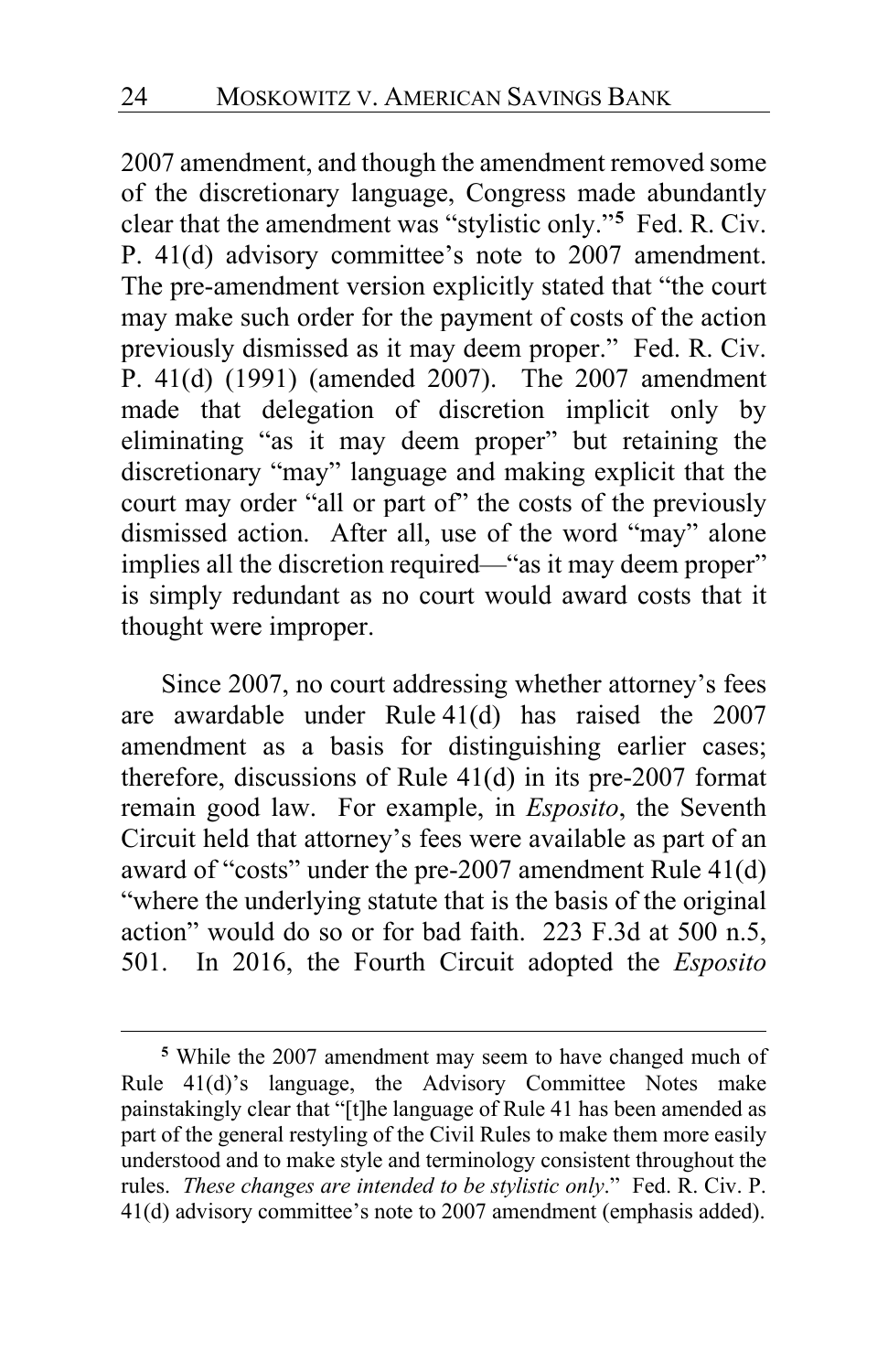approach in *Andrews*, despite the amendment to Rule 41(d) in the interim. *Andrews*, 827 F.3d at 310–11.

Taking the text of both versions of Rule 41(d) into consideration, it is apparent that Congress intended to allow awards of attorney's fees under Rule 41(d) by providing courts with sufficient discretion in awarding the costs of the previously dismissed action. Indeed, Congress granted courts discretion to award costs under Rule 41(d) "as [they] may deem proper"—language that supports a court's right to award attorney's fees if such an award was "proper" to disincentivize the conduct of vexatious litigants.**[6](#page-24-0)** Fed. R. Civ. P. 41(d) (1991). Congress's intentional inclusion of this discretionary language sufficiently demonstrates the "specific and explicit" intent to overcome the typical American Rule. *Peter*, 140 S. Ct. at 372 (quoting *Alyeska Pipeline*, 421 U.S. at 260).

A textual comparison of Rule 41(d) to Rule 54(d), which provides for awards of costs to the prevailing party, is useful to elucidate this point. "[T]here is probably no reason for one to suppose that Congress intended that costs recoverable by the winning party under the provisions of Rule 54(d) would be exactly the same items of expense as are incurred by a party because of the actions of a party in dismissing an action and refiling it." *Behrle v. Olshansky*, 139 F.R.D. 370, 373 (W.D. Ark. 1991). "Rule 54(d) doesn't even require intervention by the court in imposing costs," and costs imposed under Rule 54(d) "are to be almost automatically calculated simply by reference to the provisions of 28 U.S.C.

<span id="page-24-0"></span>**<sup>6</sup>** As discussed, Congress intended the elimination of "as it may deem proper" in Rule 41(d)'s 2007 amendment as purely a stylistic, nonsubstantive change, and so the phrase remains of import in considering the meaning of the rule.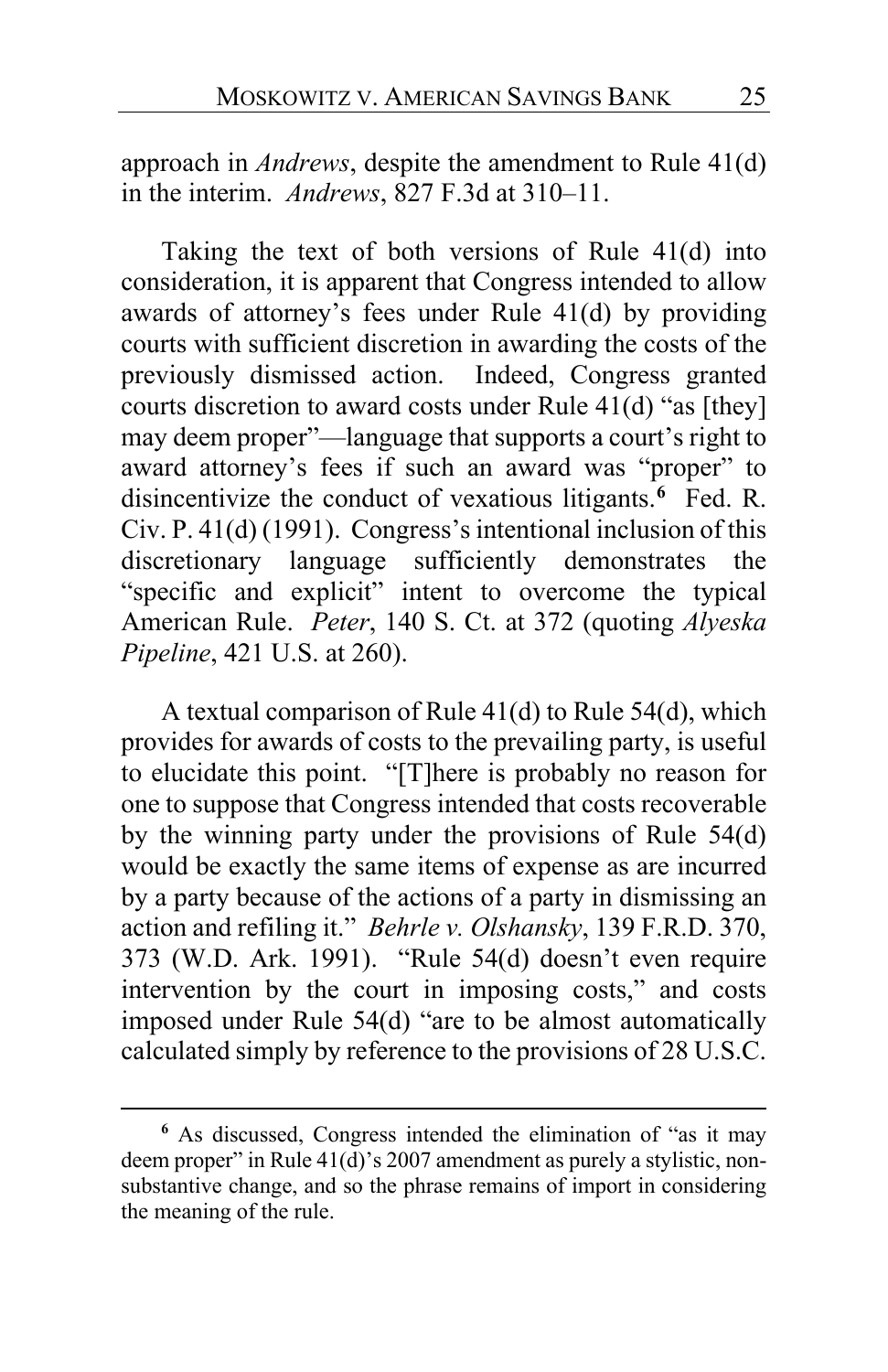§ 1920," with minimal discretion for the court. *Id*. at 374 (citing *Crawford Fitting Co. v. J.T. Gibbons, Inc.*, 482 U.S. 437, 442 (1987)). By contrast, Rule 41(d) has no such restriction on the court's discretion, instead permitting the court to award costs "as it may deem proper." Fed. R. Civ. P. 41(d) (1991).

Indeed, the specific inclusion of the phrase "as it may deem proper" has led some courts to conclude Rule 41(d) allows for attorney's fees, including the first district court to address the question in our circuit. In *Esquivel v. Arau*, 913 F. Supp. 1382 (C.D. Cal. 1996), the district court persuasively reasoned that the text of Rule 41(d) allows for attorney's fees as a component of an award of "costs." *Id*. at 1388–92. The court began by correctly acknowledging "that the lack of a specific mention of 'attorneys' fees' in Rule 41(d) does not make such expenses nonrecoverable." *Id*. at 1390; *see Peter*, 140 S. Ct. at 372 ("[T]he absence of [a] specific reference to attorney's fees is not dispositive." (quoting *Key Tronic*, 511 U.S. at 815)). First, the court pointed out how Rule  $41(a)(2)^7$  $41(a)(2)^7$  "mentions neither 'costs' nor

*By Court Order; Effect*. Except as provided in Rule  $41(a)(1)$ , an action may be dismissed at the plaintiff's request only by court order, on terms that the court considers proper. If a defendant has pleaded a counterclaim before being served with the plaintiff's motion to dismiss, the action may be dismissed over the defendant's objection only if the counterclaim can remain pending for independent adjudication. Unless the order states otherwise, a dismissal under this paragraph (2) is without prejudice.

As with Rule 41(d), Rule 42(a)(2) was amended in 2007 in a fashion that was to be considered "stylistic only," and its reference to "terms"

<span id="page-25-0"></span>**<sup>7</sup>** Rule 41(a)(2) provides: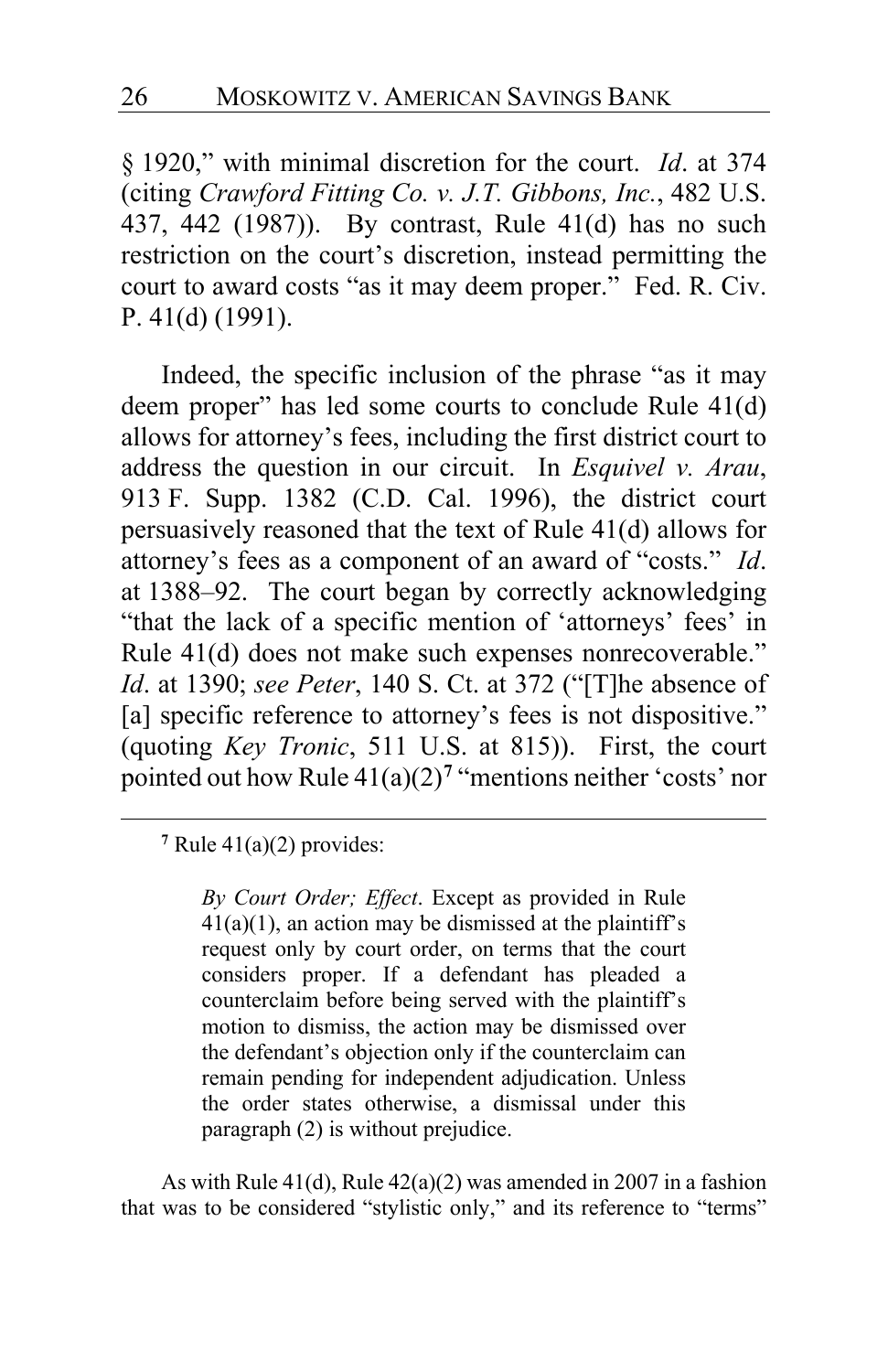'attorneys' fees,' and speaks only of 'conditions' that a court may impose as it deems proper," but our court has nonetheless "consistently interpreted that provision to permit a federal court to impose a requirement of payment of a defendant's attorneys' fees as a condition to voluntary dismissal." *Esquivel*, 913 F. Supp. at 1390 (collecting cases); *see also Stevedoring Servs. of Am. v. Armilla Int'l.*, 889 F.2d 919, 921 (9th Cir. 1989) (observing that "costs and attorney fees are often imposed upon a plaintiff who is granted a voluntary dismissal under Fed. R. Civ. P. 41(a)(2)"). As the *Esquivel* district court reasoned, "[i]t seems consistent with the overall purpose of Rule 41, therefore, to understand the term 'costs' in Rule 41(d) as a means to designate recovery of litigation-related expenditures as the only 'condition' that a district court has the discretion to impose in situations where Rule 41(d) applies, rather than as a limit on the nature of expenses recoverable." *Esquivel*, 913 F. Supp. at 1390. Any other interpretation would create an illogical inconsistency where "a court has discretion to condition Rule  $41(a)(2)$  voluntary dismissal without prejudice on payment of attorneys' fees, but that a court does *not* have discretion to exact the same payment from a plaintiff who has noticed a Rule  $41(a)(1)$ dismissal in a previous case." *Id*. at 1391. Given that, "[i]n either situation, the plaintiff has required the defendant to incur expenses that may be substantial[,] [i]t would be anomalous to require the plaintiff to internalize the full costs of its conduct in one context but not the other." *Id*. Any interpretation of Rule 41(d) excluding attorney's fees would therefore be in plain tension, or even outright conflict, with

here does not make cases referencing "conditions" in the rule distinguishable.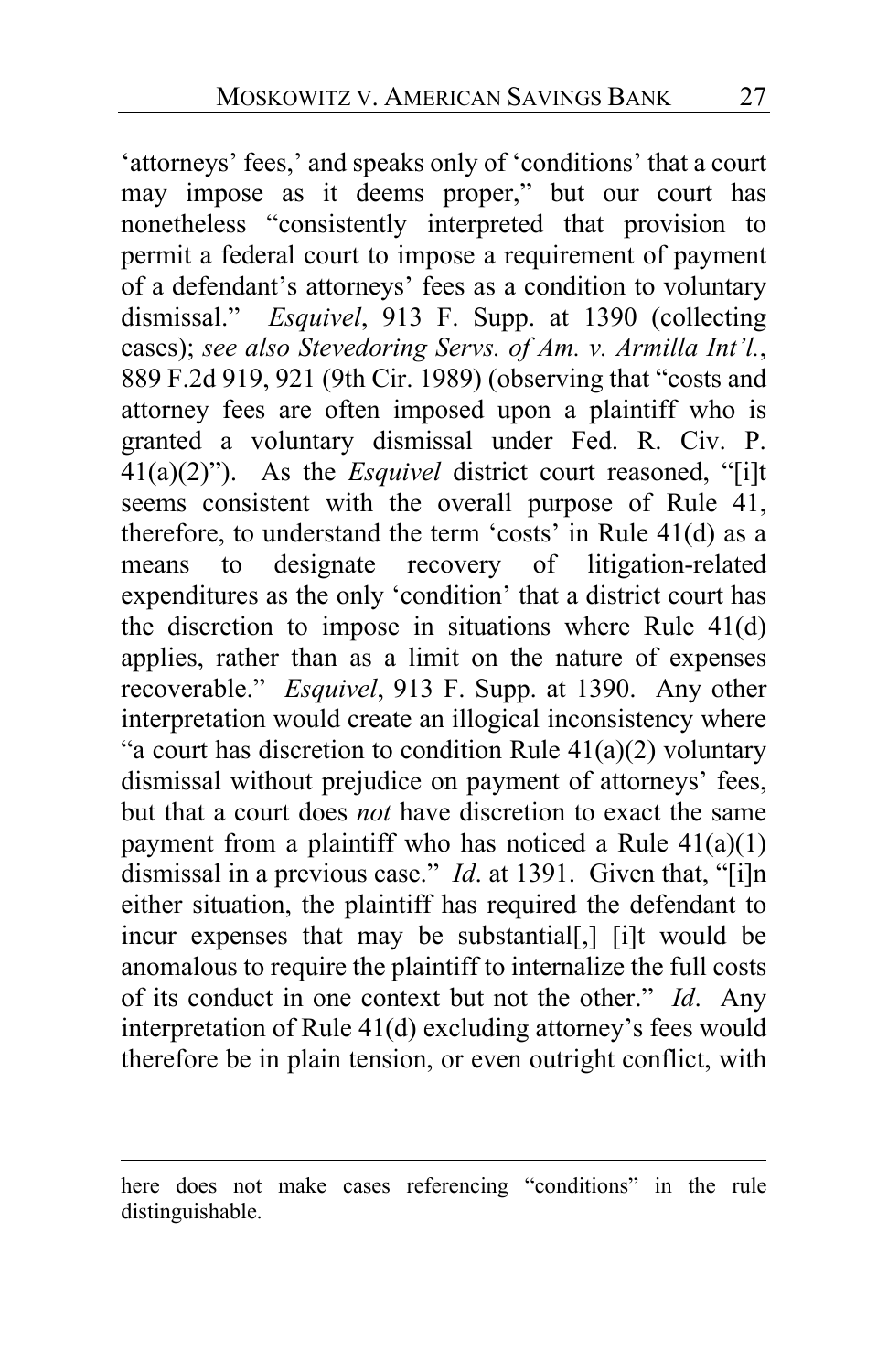our longstanding precedent about the availability of attorney's fees under Rule 41(a)(2).

It is true that courts rarely address the theoretical justification for awards of attorney's fees under any provision of Rule 41 in light of the presumption of the American Rule. However, this may be because Rule 41(d) and Rule 41(a)(2) are implicit codifications of the "bad faith" exception to the American Rule as articulated in *Alyeska Pipeline*. *See Esquivel*, 913 F. Supp. at 1390–91 (citing Rochelle Dreyfuss, *Promoting the Vindication of Civil Rights Through the Attorney's Fees Award Act*, 80 Colum. L. Rev. 346, 349 n. 22 (1980)). "Under this conception, Rule 41(d)'s requirement for payment of 'costs' by a plaintiff who dismisses an action and then brings the same action again evinces a legislative presumption that such conduct is abusive *per se*." *Id.* at 1391. Such an interpretation makes intuitive sense in light of Rule 41(d)'s "clear and undisputed" purpose: "to serve as a deterrent to forum shopping and vexatious litigation." *Horowitz*, 888 F.3d at 25 (quoting *Andrews*, 827 F.3d at 309).

Indeed, "the purposes of both Rule 41(d) and the 'bad faith' exception to the American Rule are the same, *i.e.*, to compensate a party who has incurred unnecessary expenditures because of an opponent's vexatious conduct during the course of litigation." *Esquivel*, 913 F. Supp. at 1391 (citing Jane P. Mallor, *Punitive Attorneys' Fees for Abuses of the Judicial System*, 61 N.C. L. Rev. 613, 644 (1983)). Such a conception also comports with the history of Rule 41, as the Supreme Court noted in the context of Rule 41(a)(1). *See Cooter & Gell v. Hartmarx Corp.*, 496 U.S. 384, 397 (1990) ("Rule 41(a)(1) was intended to eliminate 'the annoying of a defendant by being summoned into court in successive actions and then, if no settlement is arrived at,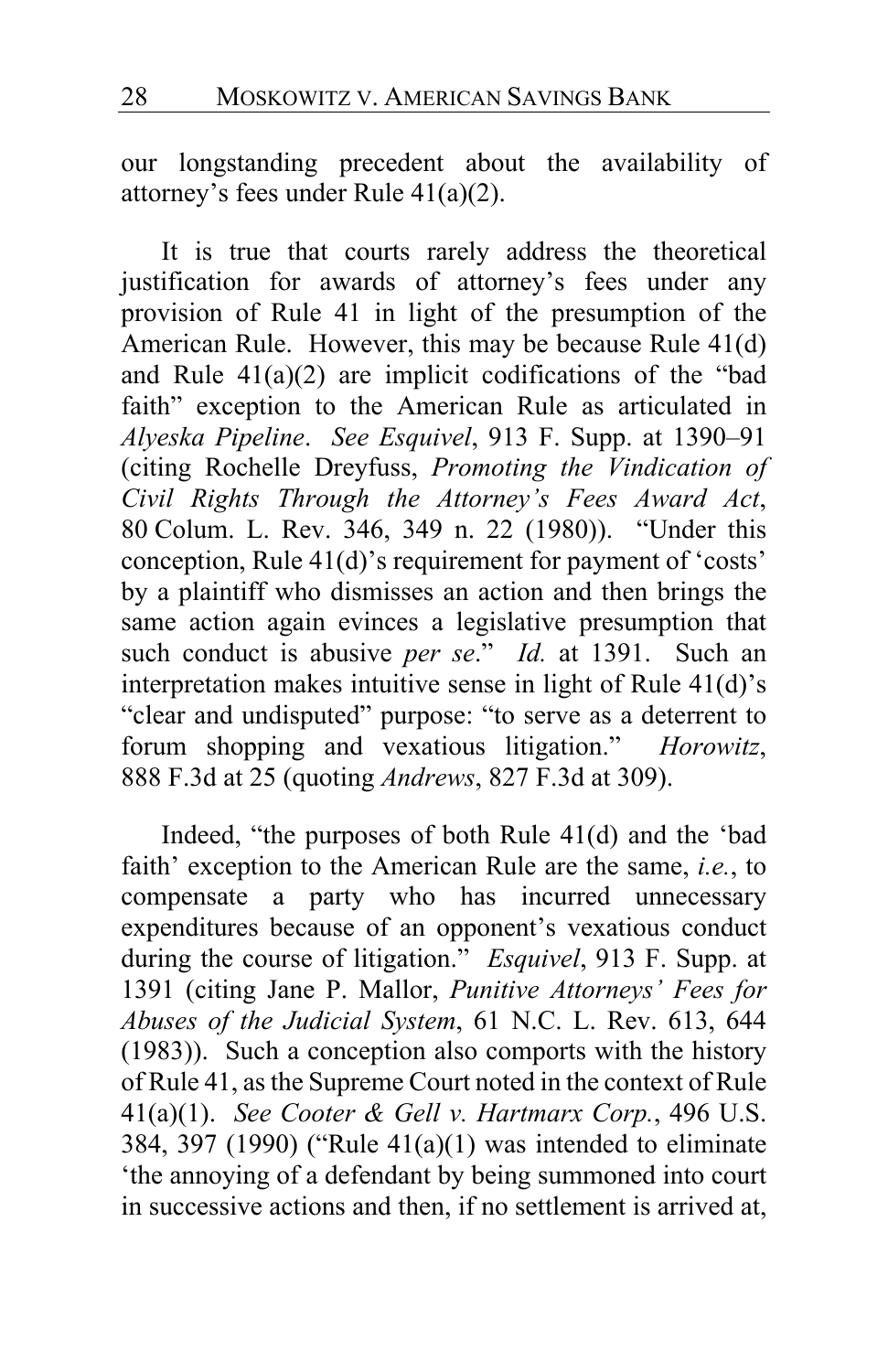requiring him to permit the action to be dismissed and another one commenced at leisure'" (quoting 2 American Bar Association, Proceedings of the Institute on Federal Rules, Cleveland, Ohio, 350 (1938)). Thus, not only does the text of Rule 41(d) suggest a grant of discretion to award attorney's fees as a court may deem proper to deter vexatious litigants, interpreting it in this manner also fits it neatly within one of the two primary exceptions to the American Rule recognized by the Supreme Court. Given this background, it is unsurprising that the overwhelming majority of district and circuit courts have concluded that attorney's fees are available under Rule 41(d), at least in some circumstances.

Even setting the text and history aside, Rule 41(d) would be rendered toothless if attorney's fees were excluded in all cases. The costs associated with defending a lawsuit are overwhelmingly due to attorney's fees, not court fees. For example, here the district court awarded \$1,196.23 in nonfee costs, a drop in the bucket compared to the \$17,848.20 in attorney's fees also awarded. In *Horowitz*, the Second Circuit noted how "[a]part from attorneys' fees, the only costs paid" by the defendants in the previously withdrawn action "were a \$15.00 charge for delivery of documents and a \$60.48 charge for a transcript fee from a court reporter." *Horowitz*, 888 F.3d at 26.One award actually deters litigants from abusing the system, the other is barely a slap on the wrist. Interpreting Rule 41(d) in a manner that untethers it from its undisputed purpose would lead to absurd results in its application, and "statutory interpretations which would produce absurd results are to be avoided." *Ma v. Ashcroft*, 361 F.3d 553, 558 (9th Cir. 2004) (citing *United States v. Wilson*, 503 U.S. 329, 334 (1992)). For that reason, the Second Circuit correctly concluded that "the entire Rule 41(d) scheme would be substantially undermined were the